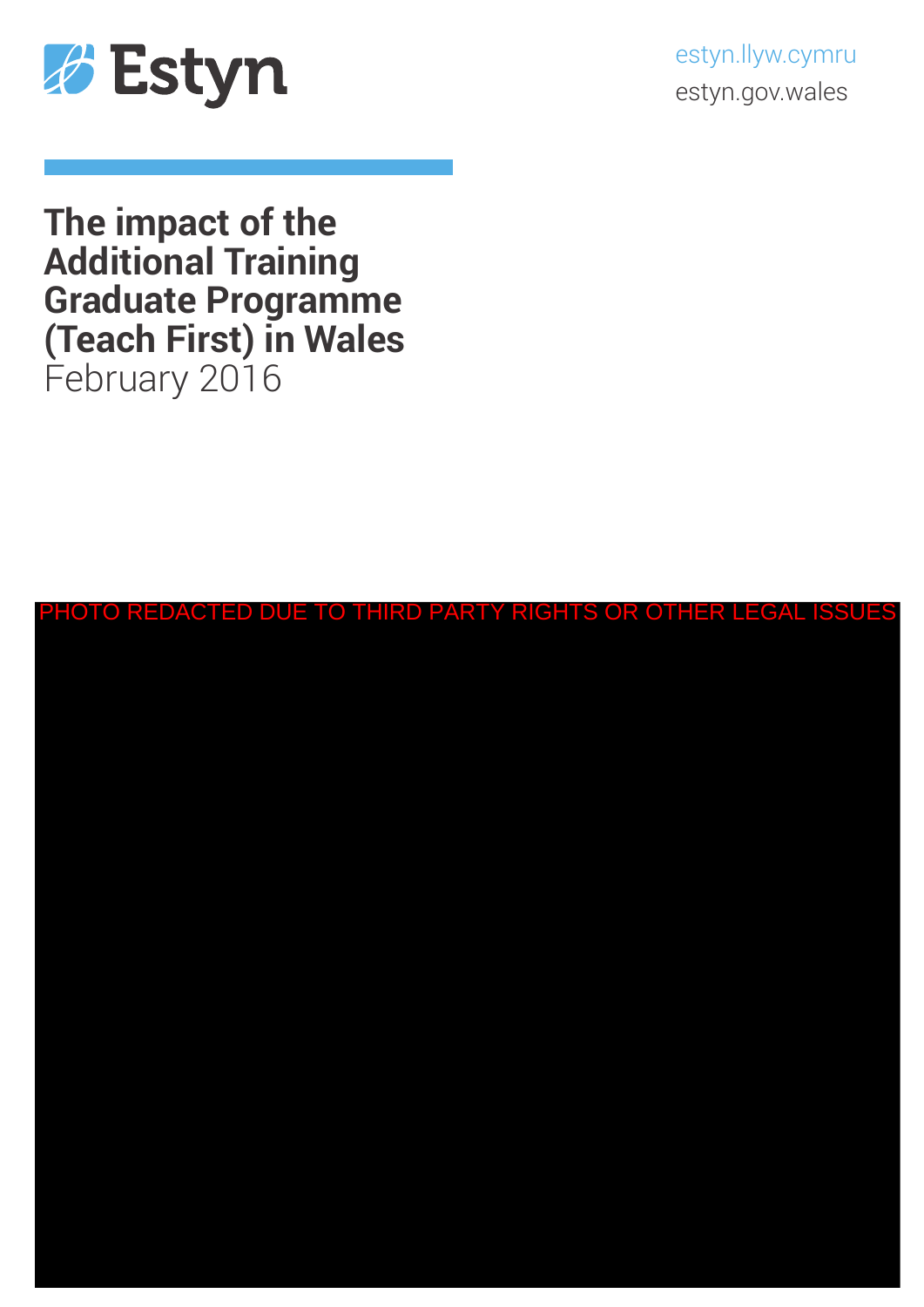#### **The purpose of Estyn is to inspect quality and standards in education and training in Wales. Estyn is responsible for inspecting:**

- $\lambda$  nursery schools and settings that are maintained by, or receive funding from, local authorities
- $\overline{\phantom{a}}$  primary schools
- $\overline{\phantom{a}}$  secondary schools
- $\triangle$  special schools
- $\lambda$  pupil referral units
- $\overline{\phantom{a}}$  independent schools
- $\blacktriangle$  further education
- $\lambda$  independent specialist colleges
- $\triangle$  adult community learning
- $\lambda$  local authority education services for children and young people
- $\triangle$  teacher education and training
- $\triangle$  Welsh for adults
- work-based learning
- $\triangle$  learning in the justice sector

Estyn also:

- A provides advice on quality and standards in education and training in Wales to the National Assembly for Wales and others
- A makes public good practice based on inspection evidence

Every possible care has been taken to ensure that the information in this document is accurate at the time of going to press. Any enquiries or comments regarding this document/publication should be addressed to:

Publication Section Estyn Anchor Court Keen Road **Cardiff** CF24 5JW or by email to [publications@estyn.gov.wales](mailto:publications@estyn.gov.wales)

This and other Estyn publications are available on our website: [www.estyn.gov.wales](http://www.estyn.gov.wales/)

**© Crown Copyright 2016: This report may be re-used free of charge in any format or medium provided that it is re-used accurately and not used in a misleading context. The material must be acknowledged as Crown copyright and the title of the document/publication specified.**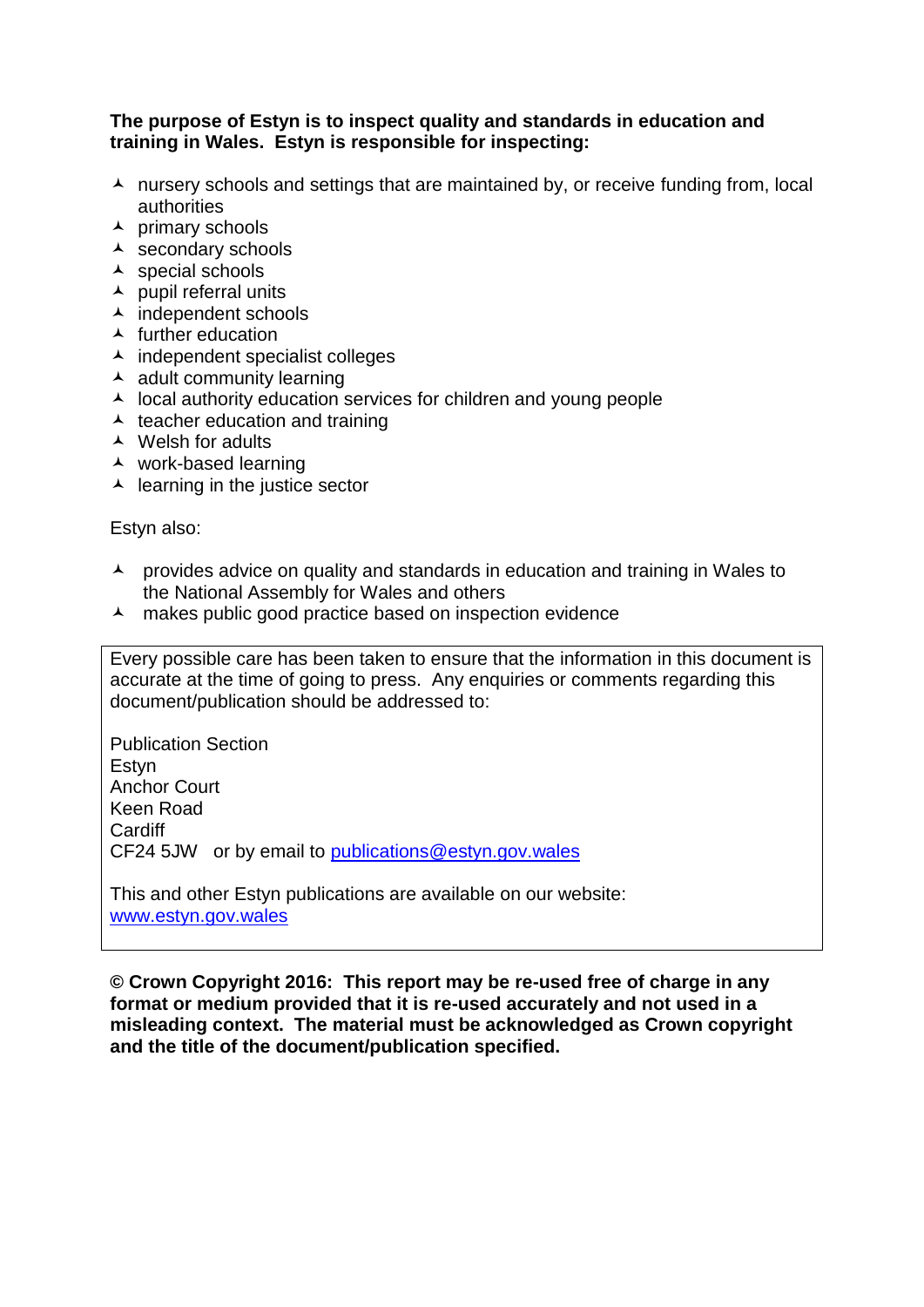| <b>Contents</b>                                                                                                     | Page             |
|---------------------------------------------------------------------------------------------------------------------|------------------|
|                                                                                                                     |                  |
| <b>Introduction</b>                                                                                                 | 1                |
| <b>Background</b>                                                                                                   | 1                |
| <b>Main findings</b>                                                                                                | 3                |
| <b>Recommendations</b>                                                                                              | 5                |
| How good are the standards achieved by the participants?                                                            | 6                |
| Progress against the standards for qualified teacher status<br><b>Standards</b><br>Wellbeing<br><b>Destinations</b> | 6<br>6<br>8<br>9 |
| How good are the training and assessment in the university-based<br>programme?                                      | 10               |
| How good are the training and assessment in the school-based<br>programme?                                          | 12               |
| What is the impact on the school, department and the pupils?                                                        | 14               |
| How good are the leadership and management of the ATGP<br>programme?                                                | 15               |
| Communication<br>Mentor training and development<br>Self-evaluation                                                 | 15<br>16<br>16   |
| Appendix 1: Evidence base                                                                                           | 18               |
| Appendix 2: The Teach First Cymru programme                                                                         | 19               |
| The remit author and survey team                                                                                    | 22               |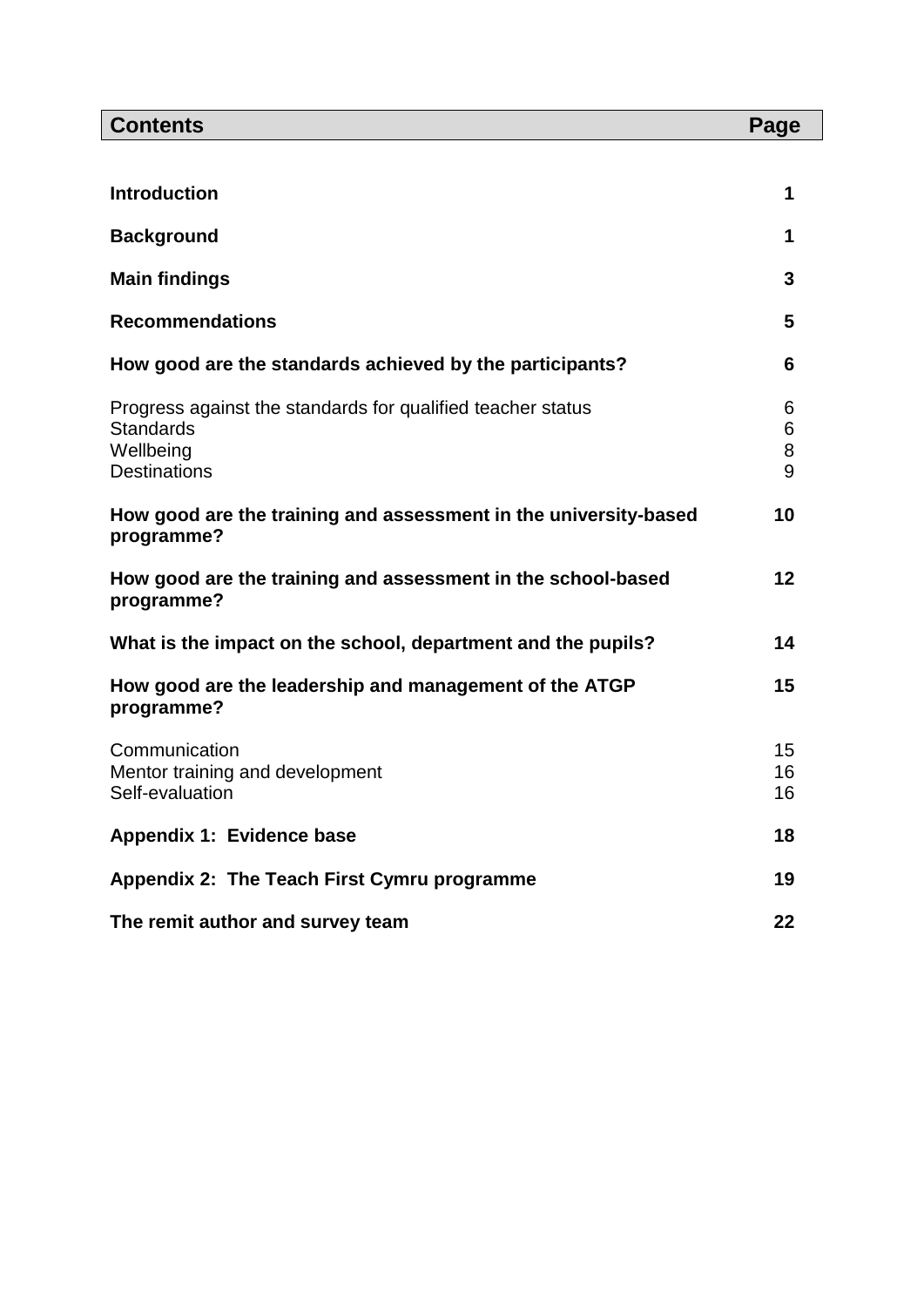# **Introduction**

This report is published in response to a request for advice about the effectiveness of the Additional Training Graduate Programme (ATGP) in Wales from the Welsh Government in the Minister's annual remit letter to Estyn. The report is intended for the Welsh Government and leaders and staff of the ATGP in Wales and their partnership schools. It may also be of wider interest to participants (that is, trainees on the Teach First programme), to leaders and staff who work in schools, and to those who work in teacher education and training. The report draws on the evidence noted in Appendix 1.

# **Background**

# **The Additional Graduate Training Programme in Wales**

In 2013, the Welsh Government introduced a new employment-based route into teaching, called the Additional Graduate Training Programme (ATGP), in addition to the Graduate Teacher Programme (GTP). The ATGP differs from the GTP in that ATGP participants must be 'high quality' graduate entrants to the profession who are normally placed in secondary schools in areas of economic disadvantage.

#### **Teach First**

Teach First began as an England-based education charity with a vision that no child's educational success should be limited by their socio-economic background. A two-year 'Leadership Development Programme' for trainee teachers was launched in England in 2002, as an employment-based route into teaching. Participants join Teach First and their university partners for six weeks of intensive training before teaching in a school in a low-income community for two years. After Year 1 of the programme, successful participants achieve a postgraduate certificate in education (PGCE) and Qualified Teacher Status (QTS). Teach First participants are employed by the school on the unqualified teachers' pay scale until they achieve QTS, after which they are paid as teachers. During the two-year programme, they are supported by university tutors, school mentors and Teach First Leadership Development Officers. In England, Teach First is organised in 10 regions, each with a local director.

#### **Teach First Cymru**

In 2013, the Welsh Government awarded Teach First a contract to run a three-year pilot ATGP in Wales. Teach First established Teach First Cymru to run the ATGP in partnership with the University of Wales Trinity Saint David (UWTSD).

The UWTSD provides initial teacher training through the South West Wales Centre of Initial Teacher Education and Training (SWWCTE). Initial teacher training at the centre is founded on well-established provision at two former partner universities Trinity College and Swansea Metropolitan University.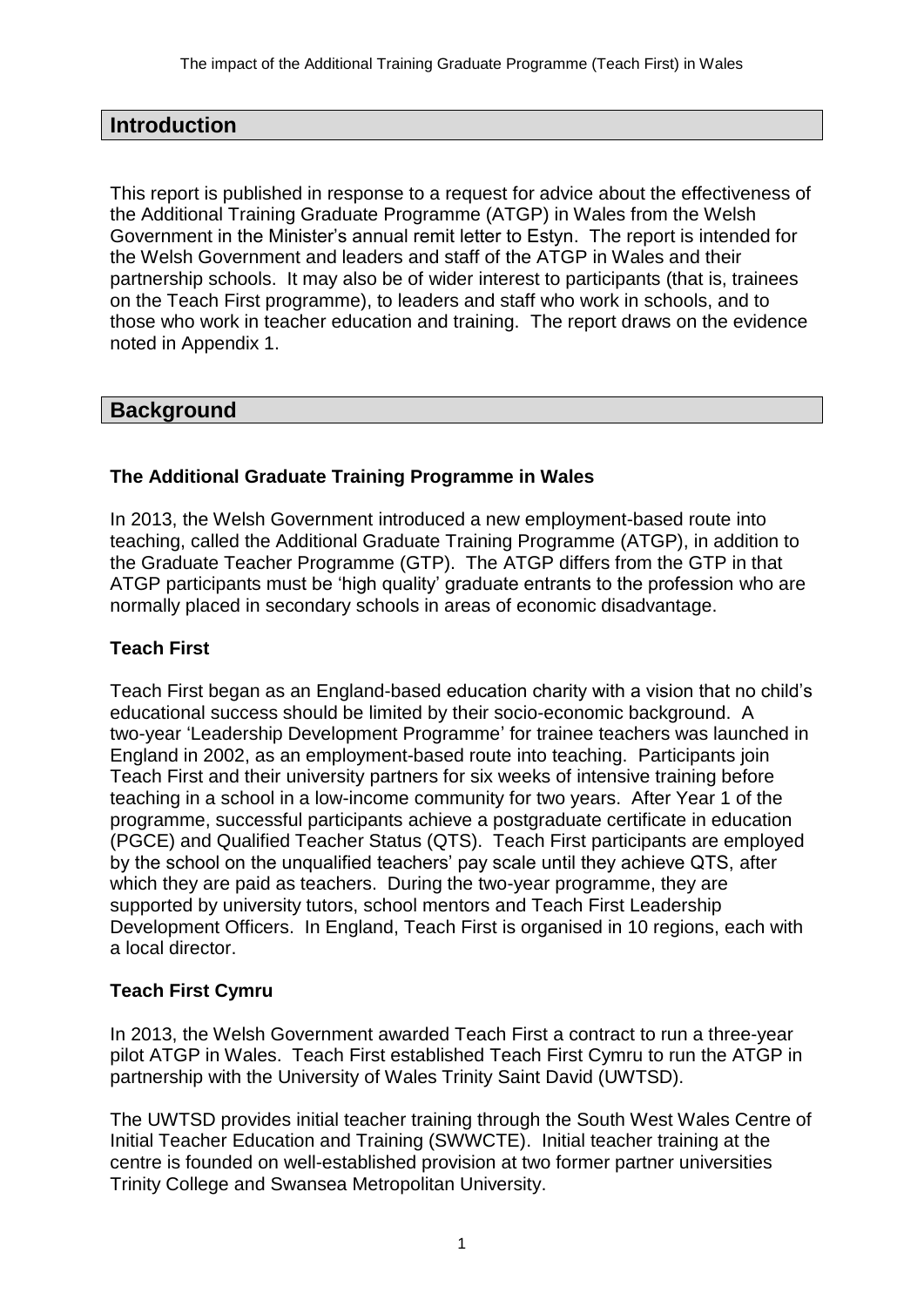As part of the ATGP, UWTSD provides much of the on-going training towards the PGCE qualification which is awarded after a year's teaching experience. The programme begins with a six-week 'summer institute' preparation for the first school experience, comprising of four weeks training at UWTSD, followed by two weeks when the participants from Wales join with Teach First participants from England (see Appendix 2).

In years one and two of the programme, participants worked in English, mathematics, science and modern foreign languages departments in 31 schools across ten local authorities in South Wales. In year three, the programme was extended to schools in the north of Wales.

In 2015, the Welsh Government extended the pilot for a further academic year (2016-2017), with a target intake of 30 participants.

# **Recruitment and selection**

The targets for recruiting onto the programme for the three-year pilot were set by the Welsh Government at 40, 50 and 60 graduates respectively. In 2013, 29 graduates were recruited to the first cohort, 37 graduates were recruited to the second cohort in 2014, and, in 2015, 58 graduates were recruited to the third cohort.

Teach First recruit participants at a central UK recruitment centre where candidates undertake a series of tasks. Candidates are assessed against eight core competencies:

- Leadership
- Humility, respect and empathy
- Resilience
- Interaction
- Problem-solving
- Planning and organisation
- Knowledge
- Self-evaluation

Successful candidates are offered a conditional place on the programme. This is subject to a check on their qualifications, assessments in literacy and numeracy, and an assessment of the candidate's knowledge of the subject in which they are training to teach. The final stage of the recruitment process consists of preparation work, including that for one week's observation in a school and successful completion of the six-week summer institute training.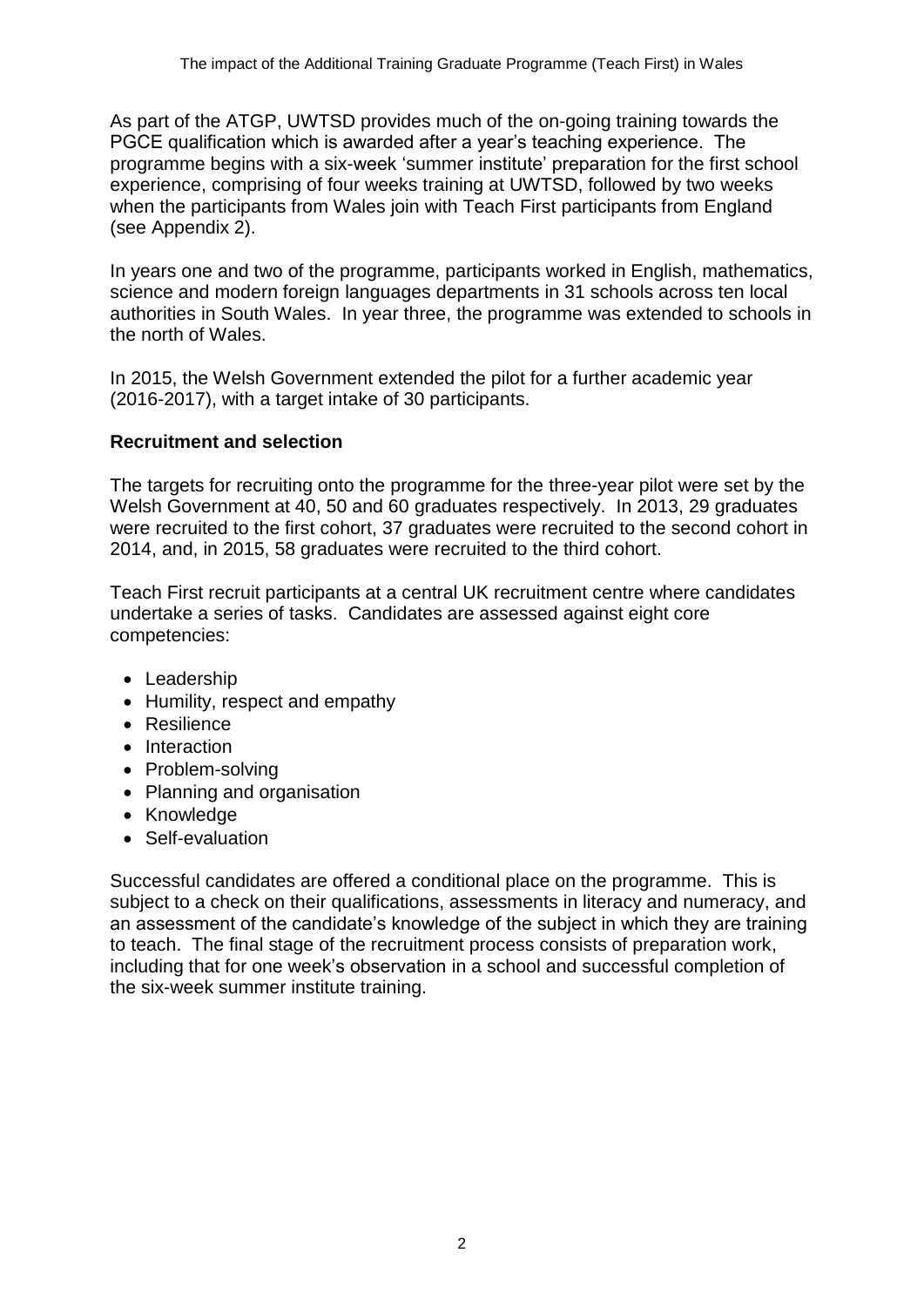# **Main findings**

- 1 Around half of the Additional Training Graduate Programme (ATGP) participants achieve good standards and a few excellent standards. Many participants make good progress in their teaching, but too few achieve their potential of becoming excellent teachers. A few participants do not complete the programme successfully and do not achieve Qualified Teacher Status (QTS).
- 2 Most participants display very good professional values and attitudes and establish effective relationships with teachers and pupils. They are highly motivated to improve their teaching, are reflective and make valuable links between educational theory and classroom practice. For example, they use their research into tackling poverty in schools to identify approaches to support disadvantaged pupils.
- 3 Many participants set very high expectations for themselves. In a minority of cases, participants experience difficulties in managing deadlines for lesson planning and for assignments, and this has a negative impact on their health and wellbeing.
- 4 Most participants have good subject knowledge, and nearly all participants plan lessons thoroughly. Many use a wide range of often innovative teaching strategies. However, around half of participants do not consider carefully enough how best to teach the skills, knowledge and understanding of their subject.
- 5 Many of the participants who achieved QTS were still in teaching posts in September 2015, two years after starting the ATGP programme, but only a minority are teaching in Wales.
- 6 The university-based training ('summer institute') provides participants with a wide range of useful experiences to start to develop their knowledge and understanding of teaching. Written assignments give participants valuable opportunities to explore educational theory and to make useful links to their teaching. Tutors' marking generally gives participants helpful formative feedback.
- 7 In the school-based training, most mentors support participants to be creative in their planning. However, around half of mentors give participants feedback on their teaching that is too generous or too superficial and not sufficiently focused on the progress that pupils make in lessons as a measure of successful teaching. These mentors do not provide participants with challenging enough targets and this limits participants' ability to achieve more highly.
- 8 In a few schools, subject departments do not have the capacity to support participants effectively. In these weaker departments, mentors do not monitor pupils' work carefully enough. As they do not identify weaknesses in their own practice, they are not able to improve aspects of the participants' teaching.
- 9 Participants find the first few weeks in their schools very demanding. There is too much variability in participants' first experiences of teaching in their placement schools, and this means that participants do not make enough progress in the first term of teaching. A few schools have developed approaches to mentoring that support participants well in the first few weeks of taking up their post, and this has had a positive impact on participants' confidence, progress and wellbeing.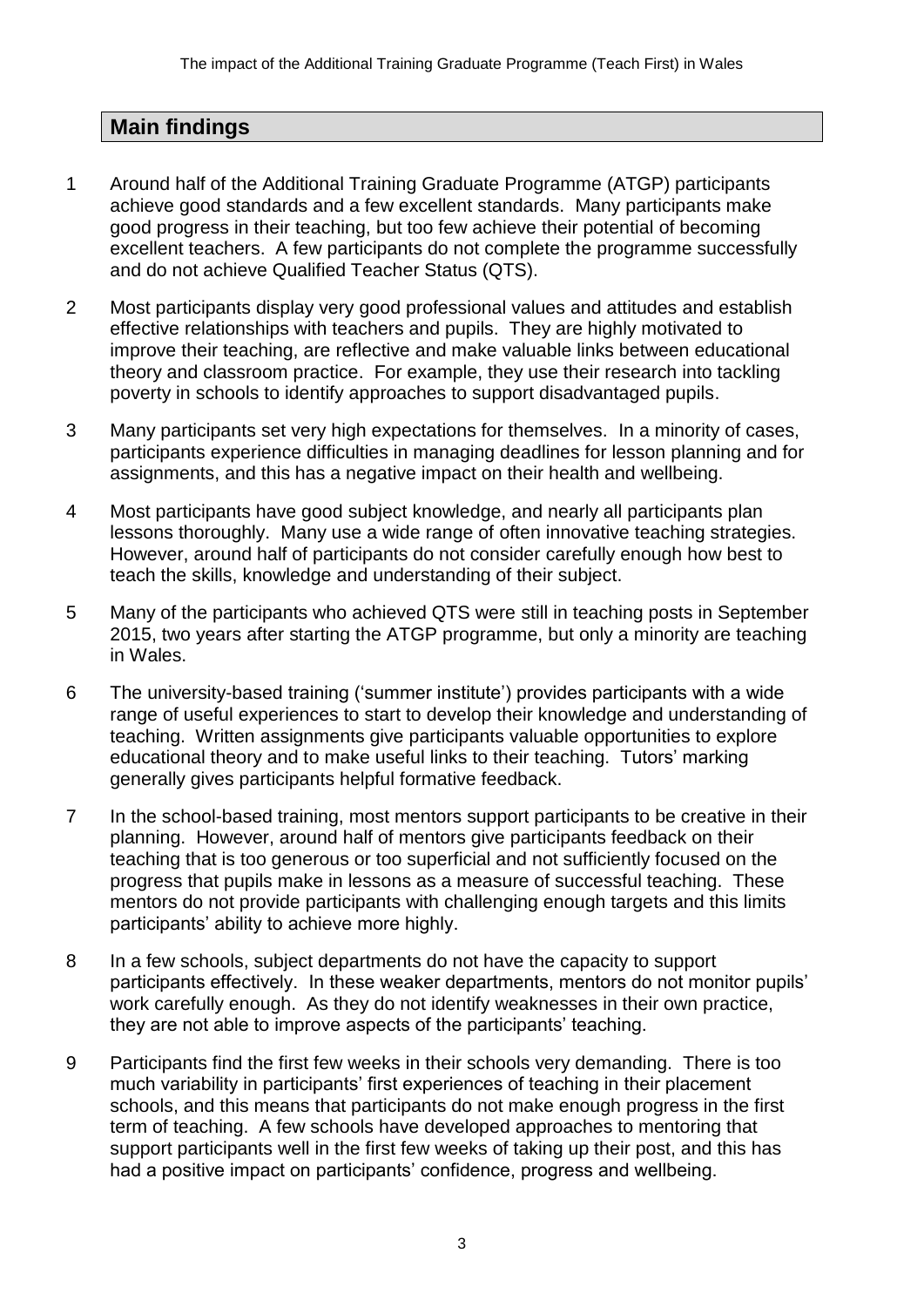- 10 A majority of schools report that the participants have brought new ideas to the department in which they work. A minority of schools say that their participants have had a positive impact on the attitudes and performance of some small groups of pupils in the classes that they teach. A few departments have found that participants challenge established practice and bring new ideas to teaching and schemes of work.
- 11 In a majority of departments, where participants have taught for two years, pupils' performance at GCSE has improved. However, it is difficult to attribute these improvements directly to the school's partnership with the ATGP programme. The evidence is not robust enough to show that the ATGP programme has made a positive impact on schools, departments or pupils.
- 12 Programme leaders have gathered a wide range of evidence to inform self-evaluation processes, including the views of participants and partner schools. Programme leaders have improved communications with schools, and developed the programme team, the programme content, and mentor training and guidance well. However, self-evaluation does not focus well enough on the training in school, and this has limited the improvement of mentors' assessment. Schools are unsure as to how to evaluate the impact of the ATGP programme and this limits their ability to plan sustainable strategies to improve outcomes for pupils.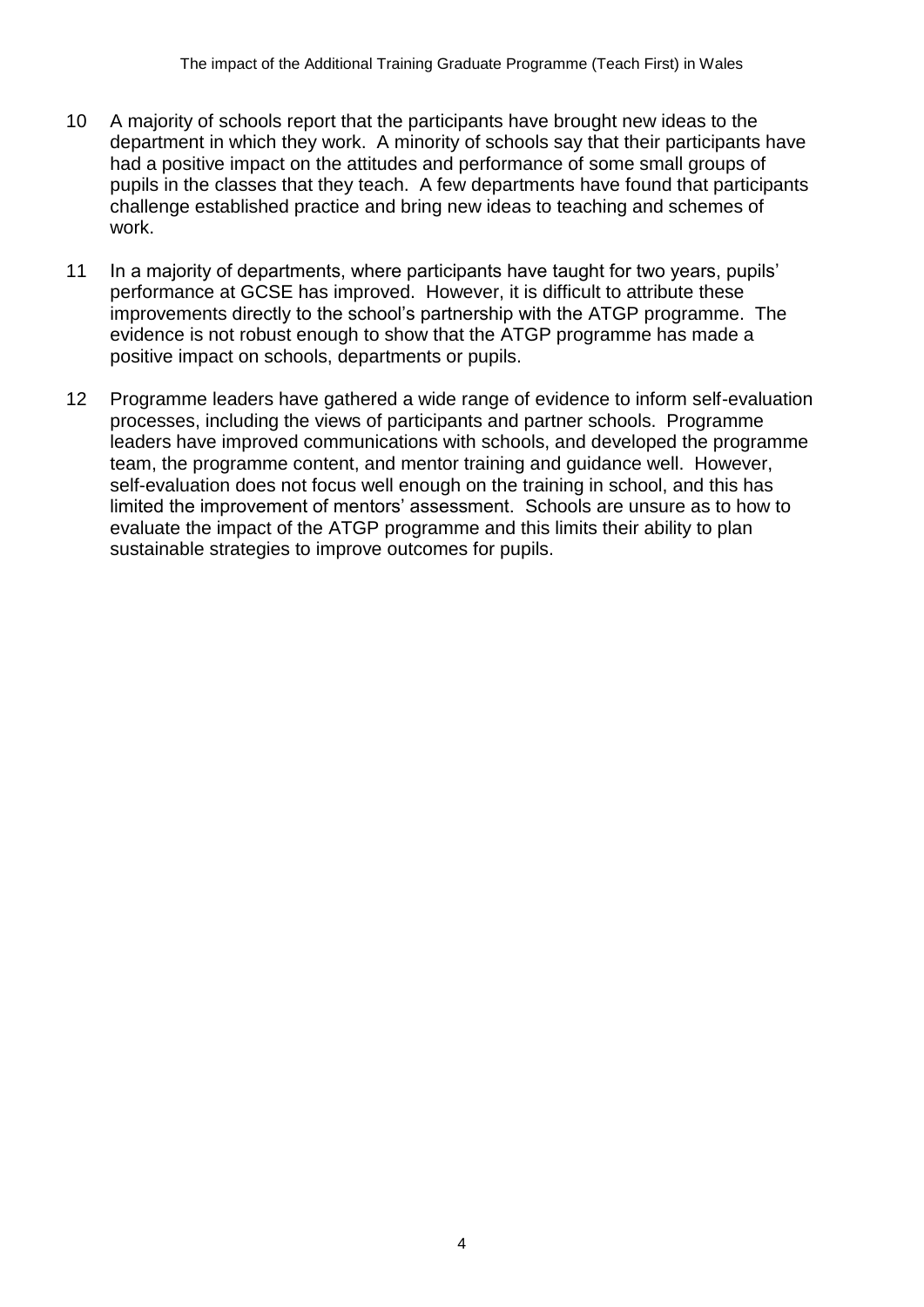### **Recommendations**

#### **To strengthen the ATGP and other routes into teaching, the Welsh Government should:**

- R1 Ensure that teacher training providers in Wales help trainees to develop the most effective pedagogies for their subject and phase
- R2 Consider strategies to improve the quality of mentoring in schools, to enable trainee teachers to make good progress and to achieve their potential
- R3 Ensure that all programmes for initial teacher training support trainee teachers effectively in the first few weeks of teaching
- R4 Improve the collection of data in initial teacher training to evaluate the effectiveness of training programmes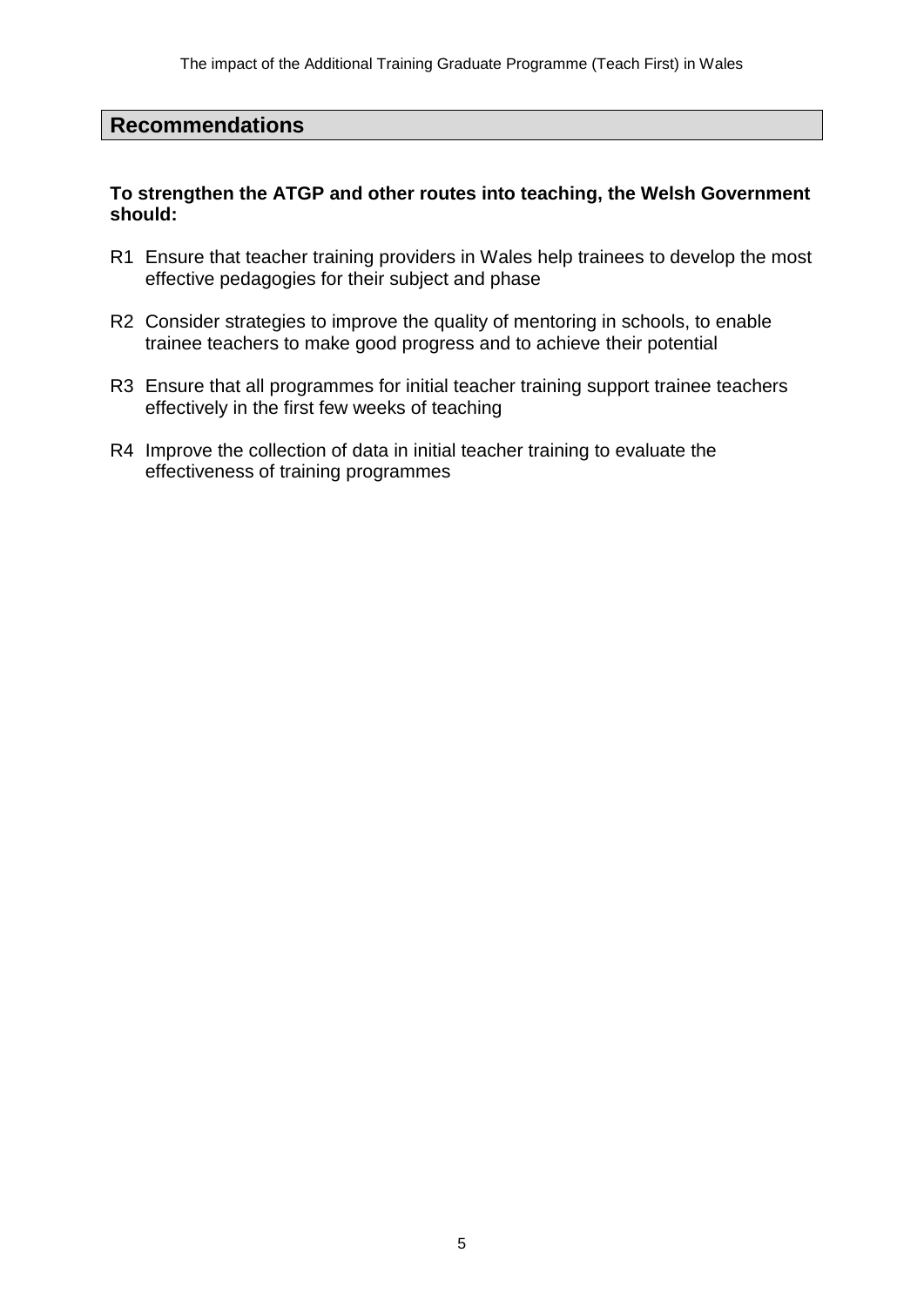# **How good are the standards achieved by the participants?**

### **Progress against the standards for qualified teacher status**

13 The table below shows the success of participants in completing the first year of their programme and in being awarded QTS in 2014 and 2015 in Wales.

|                                                           | <b>Teach First</b><br>Cymru<br>(academic year<br>2013-2014) | $\frac{0}{0}$ | <b>Teach First</b><br>Cymru<br>(academic year<br>2014-2015) | $\frac{0}{0}$ |
|-----------------------------------------------------------|-------------------------------------------------------------|---------------|-------------------------------------------------------------|---------------|
| Number of participants<br>recruited to the programme**    | 29                                                          |               | 37                                                          |               |
| Number of participants<br>awarded QTS                     | 25                                                          | 86.2%         | 31                                                          | 83.8%         |
| Number of participants who<br>withdrew from the programme | $\star$                                                     | $\star$       | 6                                                           | 16.2%         |
| Number of participants who<br>failed the programme        | $\star$                                                     | *             | $\star$                                                     | $\star$       |
| Number of participants who<br>deferred from the programme | $\star$                                                     | $\star$       | $\star$                                                     | $\star$       |

Source: Education Workforce Council, 2015, unpublished.

- \* data which cannot be given for reasons of confidentiality
- \*\* that is, the number who completed the summer institute training successfully and started teaching in school in September.
- 14 In 2013-2014, the percentage of participants who gained QTS was just below that of post-graduate secondary trainees following the university-based routes in Wales. In 2014-2015, a larger proportion of participants failed to successfully complete the programme than in 2013-2014, and the percentage of participants who gained QTS was lower than that of those following PGCE secondary programmes in Wales (Higher Education Funding Council for Wales, Initial Teacher Training in Wales, Statistical Information 2012-2013).

#### **Standards**

- 15 Around half of participants recruited achieve standards that are good or better. Of these, a few attain excellent standards. Over the two years of the programme, most participants make good progress in their knowledge and understanding of teaching and learning. Many participants make good progress in their teaching skills, although, considering their starting points, too few participants achieve their potential to become excellent teachers.
- 16 Most participants demonstrate good personal and professional characteristics. They are well motivated in their ambition to be excellent teachers and to improve the outcomes of disadvantaged pupils. Most participants are highly qualified, and many engage well with the summer institute training, taking an intelligent and critical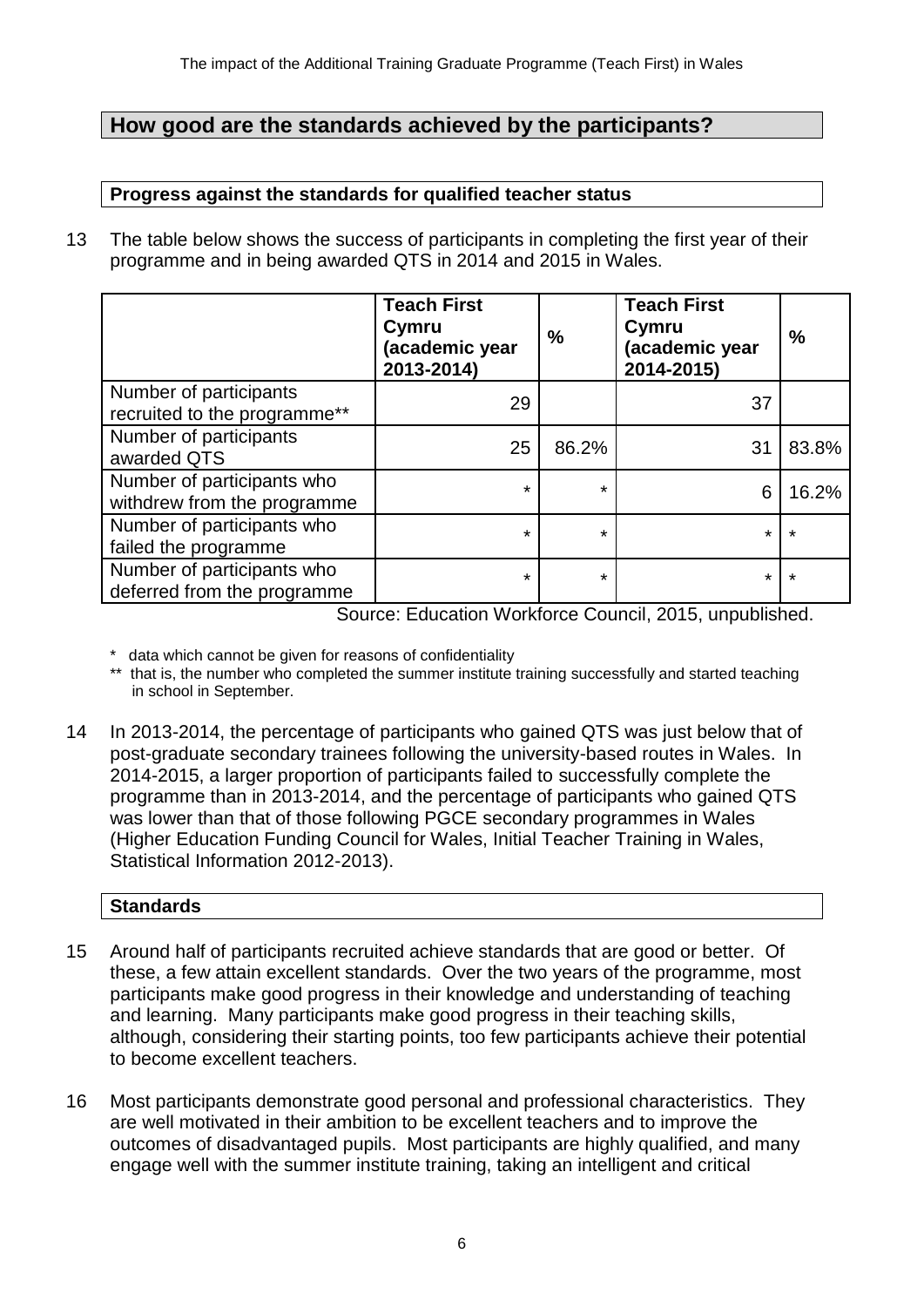approach to the learning experiences offered to them. During the summer training, most candidates work well together to explore ideas and approaches to teaching. They form positive networks with their peers and tutors, which help them to withstand the challenges of their first year.

- 17 Most participants are committed to improving their teaching and they act diligently on advice and guidance from their tutors and mentors. Many participants form good relationships with staff and pupils.
- 18 Many participants develop their reflective skills well. They evaluate their lessons carefully and they make considered links between classroom practice and education theory.
- 19 Most participants have a good knowledge of the subject in which they are training to teach. A few participants are teaching outside of their degree subject area, and most of these participants make good progress in developing their subject knowledge.
- 20 Many participants endeavour to know their pupils well. A few take good account of the specific needs of pupils, for example those with additional learning needs. They organise the learning to make sure that these pupils receive the help that they require.
- 21 Nearly all participants prepare and plan thoroughly for lessons. They structure their lessons well to create a productive working environment. Many participants plan for the different abilities of pupils in their classes. They set differentiated challenges for their pupils, although these activities do not always enable pupils to make good progress because the participants do not teach the pupils all they need to know and do to succeed.
- 22 Most participants use a good range of teaching strategies, and many are innovative in their approaches to teaching new or difficult ideas to pupils. However, a minority of participants do not explain key concepts in a way that aids pupils' understanding or deal with pupils' misconceptions well enough. Occasionally, their teaching is overly imaginative, at the expense of using more effective ways of teaching, and this limits pupils' learning. A minority of participants do not identify specific learning goals for their pupils, and do not select the most appropriate teaching and learning approaches.
- 23 A few participants have outstanding teaching skills. They challenge pupils' thinking and use strategies that enable pupils to make excellent progress.
- 24 Many participants use questioning well to engage learners. However, in a minority of instances, they do not question in a way that probes or extends pupils' understanding or ascertains pupils' grasp of key learning points. A minority of participants do not develop pupils' thinking well enough.
- 25 Many participants are developing a useful range of strategies to encourage pupils' good behaviour. A minority of participants make slow progress in being able to employ appropriate behaviour management techniques and this limits their progress in developing their teaching skills.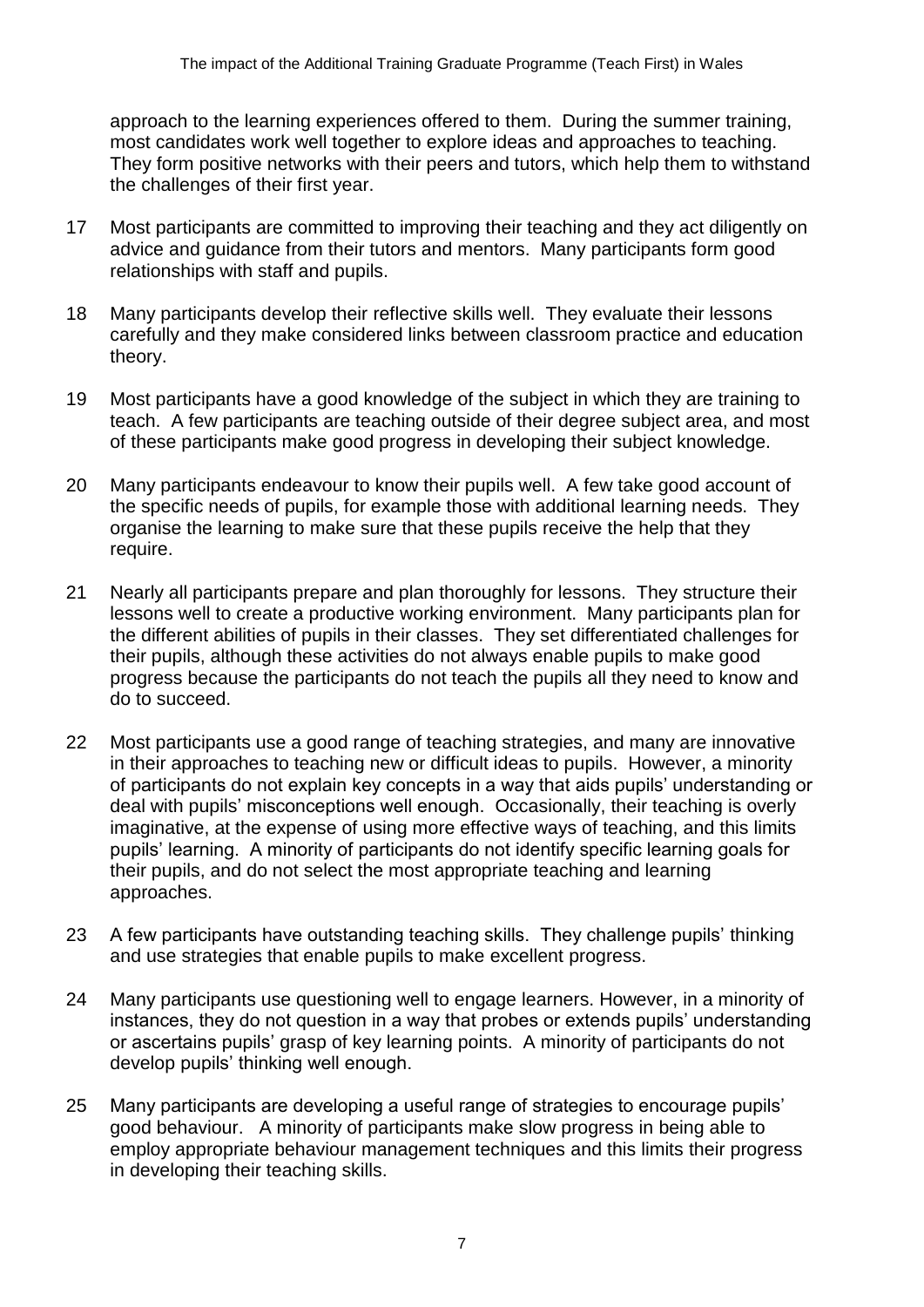- 26 Most participants mark pupils' work regularly and write helpful feedback that enables pupils to make progress in their learning. Around half of participants do not set challenging enough targets for pupils, especially for those pupils who are more able.
- 27 In their university assignments, participants make valuable connections between research literature, including references to the Welsh education system, and their teaching. A few participants read widely and connect theory and practice with an excellent level of understanding. Many participants write well, and all have suitable literacy skills, although a few struggle with the standards expected in academic writing. A few produce assignments of a very high quality. Through their written work, many participants show a good understanding of the context of the school in which they are working and, in particular, recognise the specific needs of the pupils that they teach.
- 28 In their reflective journals, participants record their developing knowledge and understanding of teaching and learning in an increasingly critical manner throughout their first year. Most participants analyse their teaching and pupils' learning very usefully and demonstrate how their reading of key educational texts makes a difference to their planning and evaluation. A minority of participants reflect successfully on their classroom practice. They evaluate their teaching and pupils' learning skilfully and suggest pertinent ways to develop their practice.

# **Wellbeing**

- 29 Many participants have strategies to manage their workload effectively. However, a minority of participants find that the demands of the programme have a negative impact on their health and wellbeing. In particular, these participants experience difficulties in managing deadlines for their academic assignments and in planning their lessons. In the main, these difficulties arise because participants set very high expectations for themselves. In the first year of the programme running in Wales, many participants also experienced difficulties caused by heavy school timetable commitments, although this was alleviated in the second year of the programme, due to improved communication between the university, Teach First Cymru and their partner schools.
- 30 A few participants who are teaching beyond the parameters of their degree subject find that the extra demands of developing their subject knowledge alongside their teaching skills is particularly stressful. The university has supported these participants well with additional materials to develop their knowledge, although this has increased the workload on individuals and, in a very few cases, has caused additional anxiety.
- 31 Participants attend well and are punctual in the university-based parts of the programme. Most participants take responsibility for their own learning and professional development, and make the most of opportunities in school to develop their knowledge and understanding.
- 32 Many participants contribute well to extra-curricular learning in their schools, such as subject and homework clubs and supporting pupils working towards the Duke of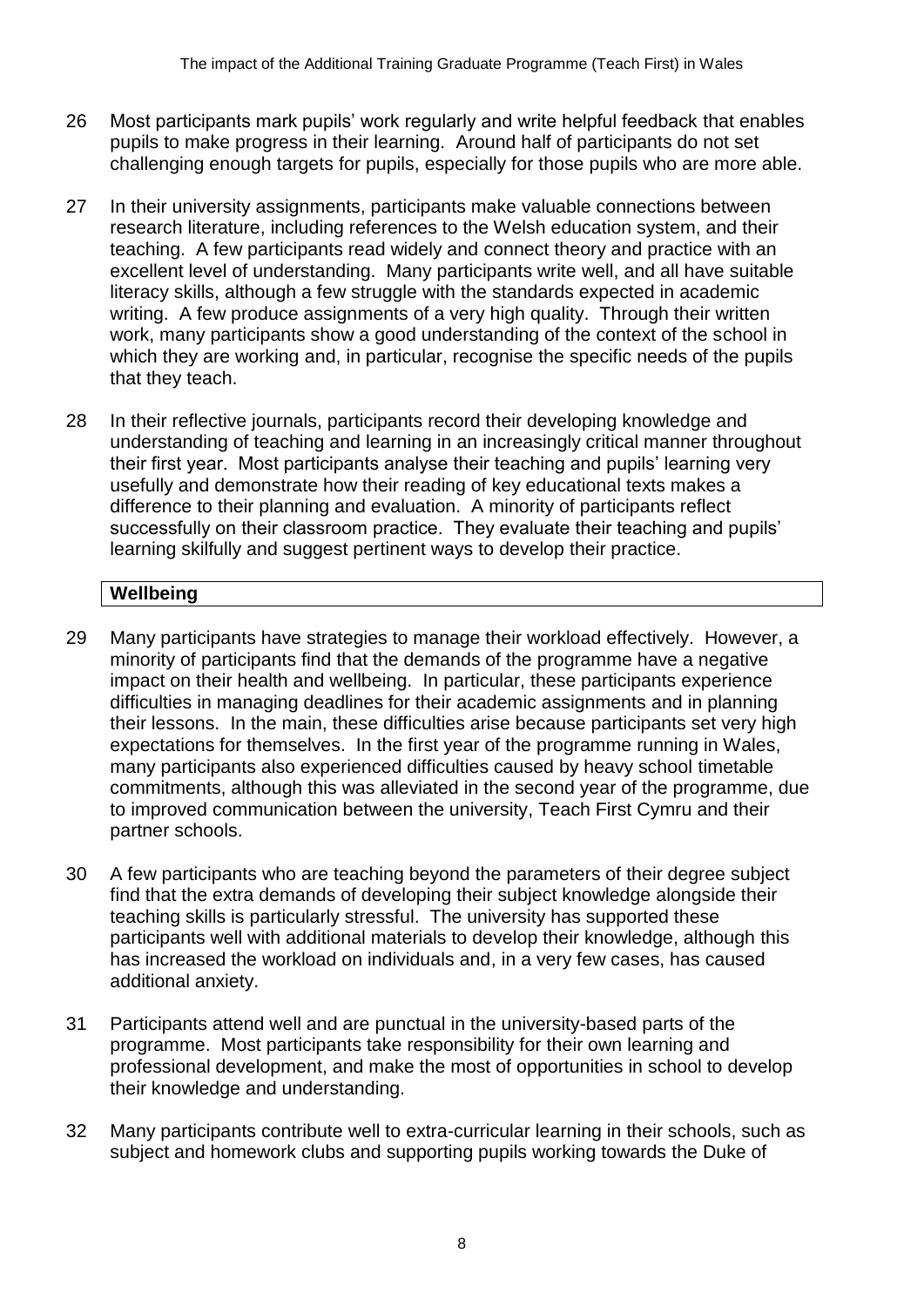Edinburgh Award. A minority of participants engage well with initiatives to support more able pupils.

- 33 Participants are clear about safeguarding arrangements and understand how to apply these in school.
- 34 Many participants demonstrate the capacity to develop their leadership skills to contribute to school development. A minority of participants have led new approaches in school. For instance, they have contributed to developments in digital learning, or have led a working group of teachers to improve experiences for more able pupils.

#### **Destinations**

- 35 In the first year of the programme, 25 participants achieved QTS. A very few of these participants did not progress to the second year of the programme.
- 36 The table below shows the destinations, in September 2015, of the 22 participants who completed the second year of the programme.

|                  |                       | <b>Number</b> | Percentage |
|------------------|-----------------------|---------------|------------|
| Participants who |                       | 25            | 100%       |
| achieved QTS     |                       |               |            |
| Participants who |                       | 22            | 88%        |
| completed Year   |                       |               |            |
| 2 of the         |                       |               |            |
| programme        |                       |               |            |
|                  |                       |               |            |
|                  | Participants teaching | 8             | 32%        |
|                  | in Wales in           |               |            |
|                  | September 2015        |               |            |
|                  | Participants in       | 10            | 40%        |
|                  | teaching posts        |               |            |
|                  | outside Wales in      |               |            |
|                  | September 2015        |               |            |
|                  | Participants seeking  | $\star$       | $\star$    |
|                  | teaching posts in     |               |            |
|                  | September 2015        |               |            |
|                  | Participants in       | $\star$       | $\star$    |
|                  | employment other      |               |            |
|                  | than teaching in      |               |            |
|                  | September 2015        |               |            |

Source: Teach First Cymru, 2015, unpublished.

\* figure less than 5: this figure has been removed to avoid disclosure.

37 Many of the participants from the first cohort who achieved QTS in 2014 were in teaching posts in September 2015, two years after starting the Teach First Cymru programme. However, only a minority are teaching in Wales. All the participants who gained teaching posts outside Wales are now teaching in England. Of these,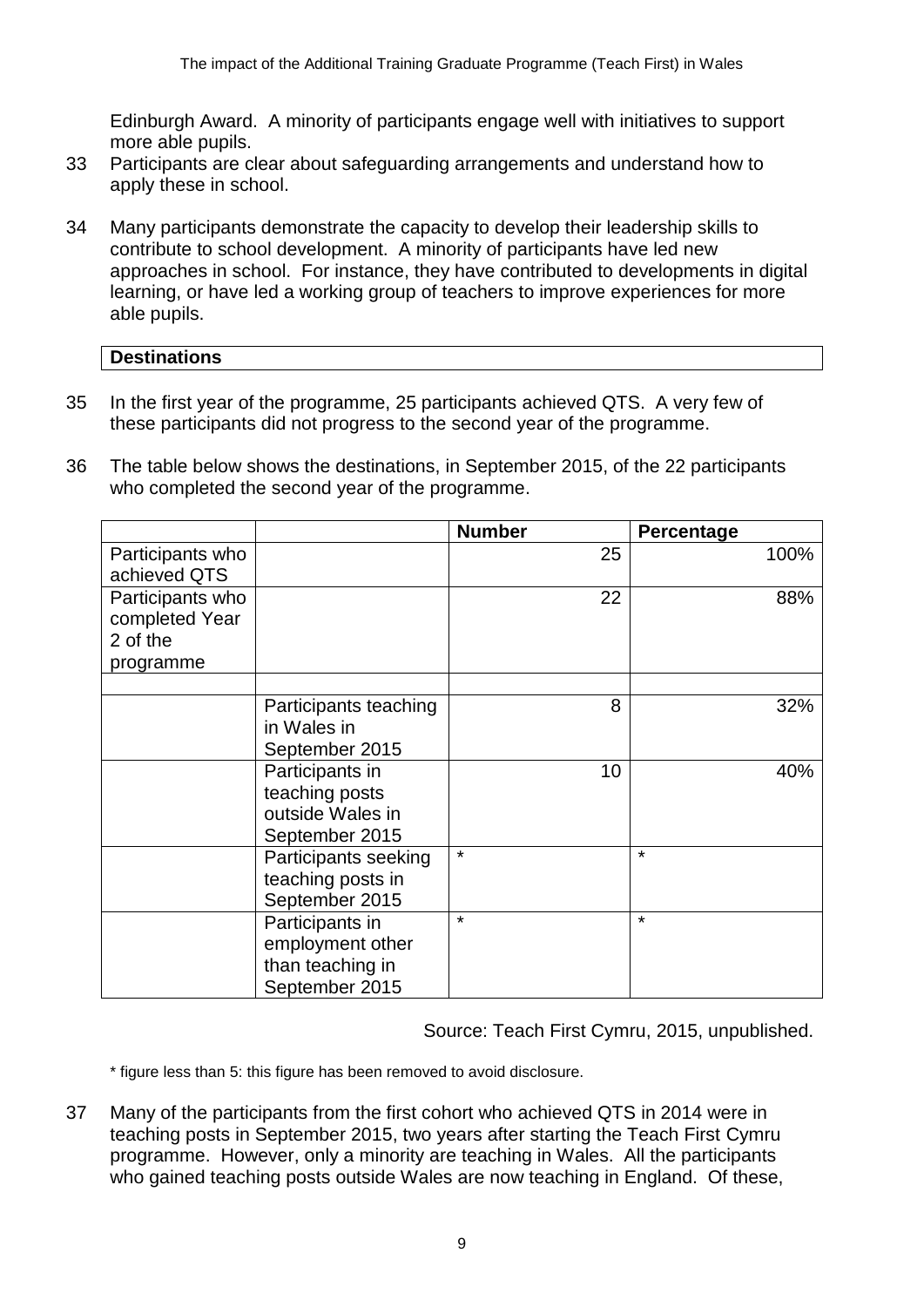many moved to England because of personal circumstances. A majority of participants expressed a wish for career development, and a minority moved out of Wales to enable them to advance in their leadership roles, such as becoming head of department. A very few schools did not renew their participants' contracts due to financial constraints.

# **How good are the training and assessment in the university-based programme?**

- 38 The Teach First Cymru programme (see appendix 2) begins with the summer institute which comprises six weeks of university-led training. Participants are based at the Carmarthen campus of UWTSD for the first four weeks of the summer institute, and spend the final two weeks at a university in England, where they are engaged in training with participants from across the UK regions.
- 39 During their time in UWTSD, nearly half of the training time is spent in school. In week two of the programme, participants have a five-day school experience in school that has been identified as having leading practice on the basis of the National School Categorisation System (a colour-coded system used by local authorities and regional consortia to identify schools, ranging from those in need of significant support to those schools which are highly effective), or by being judged as excellent by Estyn.
- 40 In 2015, participants were placed in groups in eight effective schools in South West Wales, as determined by the national categorisation. Half of these schools are categorised as highly effective (green category) schools, and half as effective schools (yellow category).
- 41 Overall, the school-based experience gives participants a valuable forum to reflect on current practice in schools, to interact with senior staff in schools, and to practise their teaching skills in a supportive environment.
- 42 All of the schools provide useful experiences for participants that include the core expectations of the Teach First Cymru programme, but also allow the schools to adapt the experiences that they offer in a way that exemplifies particularly effective strategies that the school employs, for example, restorative practice (a behaviour management approach to resolving conflict and preventing harm).
- 43 Most of the training sessions provided by the schools are relevant to the needs of participants and well-planned and presented clearly by staff in schools. Many sessions give participants a useful overview of the ways in which effective schools have responded to national strategies. In particular, the schools provide valuable guidance on and practical approaches to tackling poverty and disadvantage in schools. A few sessions lack clarity or focus too heavily on processes and school systems, rather than on giving the participants practical guidance. In a very few instances, school staff missed opportunities to provide participants with important information about dealing with safeguarding procedures.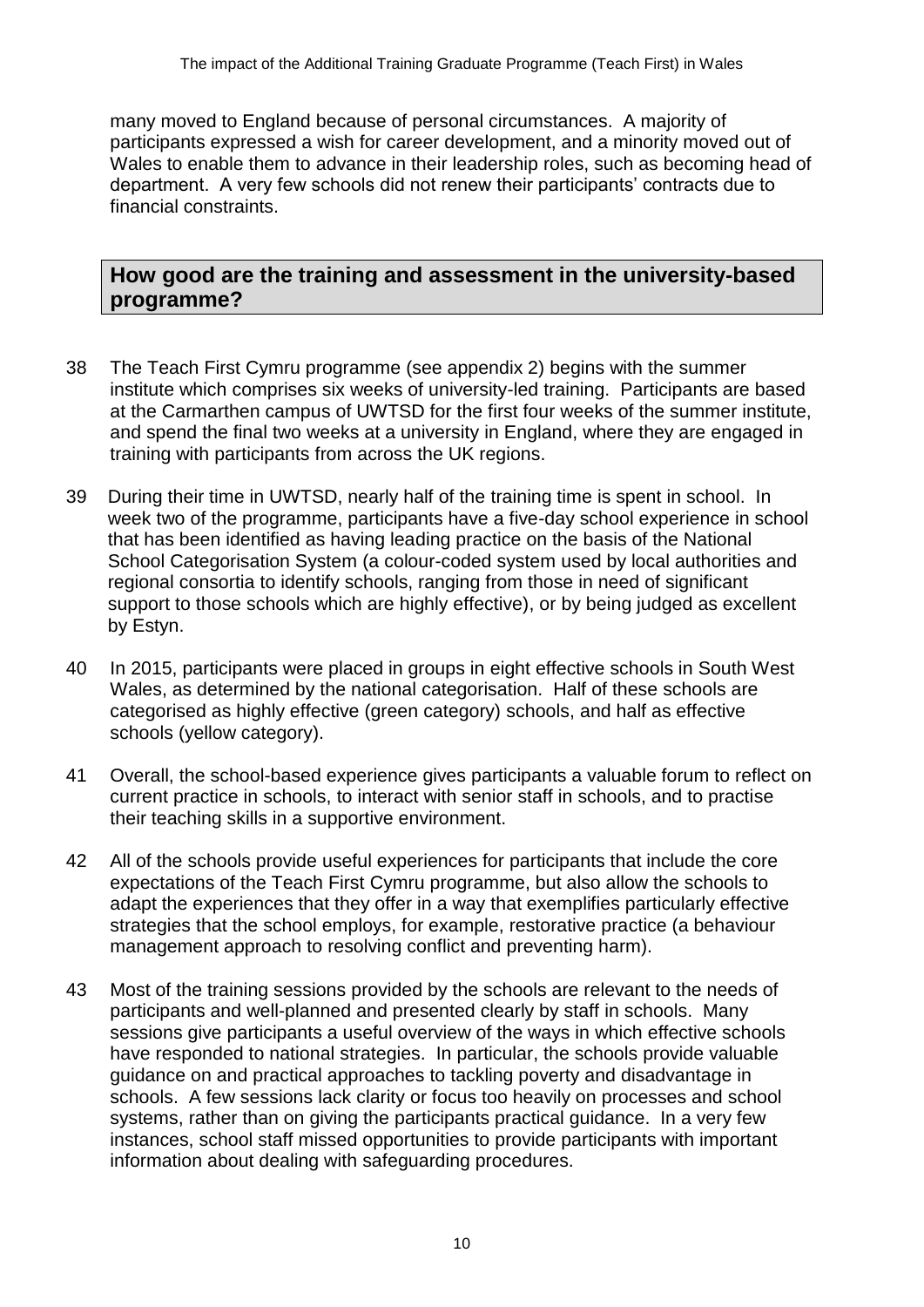- 44 For their second school experience, participants attend the schools in which they will be working in the following September. This gives participants an opportunity to become familiar with the school, its pupils and its context, and to discuss their teaching responsibilities. A minority of senior leaders in schools found organising a productive experience for participants at the end of the summer term particularly challenging and expressed concerns that participants are unable to gain enough experience of classroom practice.
- 45 The university training sessions at UWTSD pay good attention to current issues in teaching and learning in Wales and tutors provide useful ideas and strategies for teaching. A few sessions focus too heavily on theory and tutors do not provide enough opportunities for participants to use their skills, knowledge and understanding.
- 46 In the best subject sessions, tutors question participants effectively and provide a high level of challenge and good opportunities for reflection. Tutors provide good models of teaching and learning for participants, and help them to consider theory alongside classroom practice. In a few sessions, the learning intentions are not clear enough and participants do not focus upon the most important aspects that will help them to make progress in their teaching skills and in their knowledge about how pupils learn.
- 47 At the summer institute training in the university centre in England, most tutors have good subject knowledge and encourage participants to share their thinking and questions. Generally, subject sessions are well planned and contain appropriate material at the right level, and most provide suitable challenge to the participants. However, within subject areas, these sessions vary too much in quality and content, and do not take a consistent approach to developing participants' subject pedagogy.
- 48 The summer institute conference in the English university provides an impressive range of options for participants to engage with current issues in teaching and learning. Most presenters are experts in their field, and deliver thought-provoking learning experiences. Welsh participants benefit from being part of the whole Teach First cohort in England, and from being able to share their views with a wider group of people. However, the sessions in England do not address the differences in the Welsh education system well enough.
- 49 Although participants benefit from some engaging and at best inspiring sessions, summer institute training does not focus well enough on the basic skills that participants need to be 'classroom ready'. In particular, many schools and participants do not feel that the training has given them enough advice about and experience of strategies to deal with challenging behaviour.
- 50 Subject studies days held throughout year one of the programme are helpful for participants to develop ideas and to improve their planning. Many of these sessions are focused on developing specific aspects of teaching and learning, such as literacy across the curriculum, strategies for more able pupils, and the development of creative and problem-solving skills in lessons. In general, tutors plan a good range of stimulating activities. However, because these sessions are organised mainly in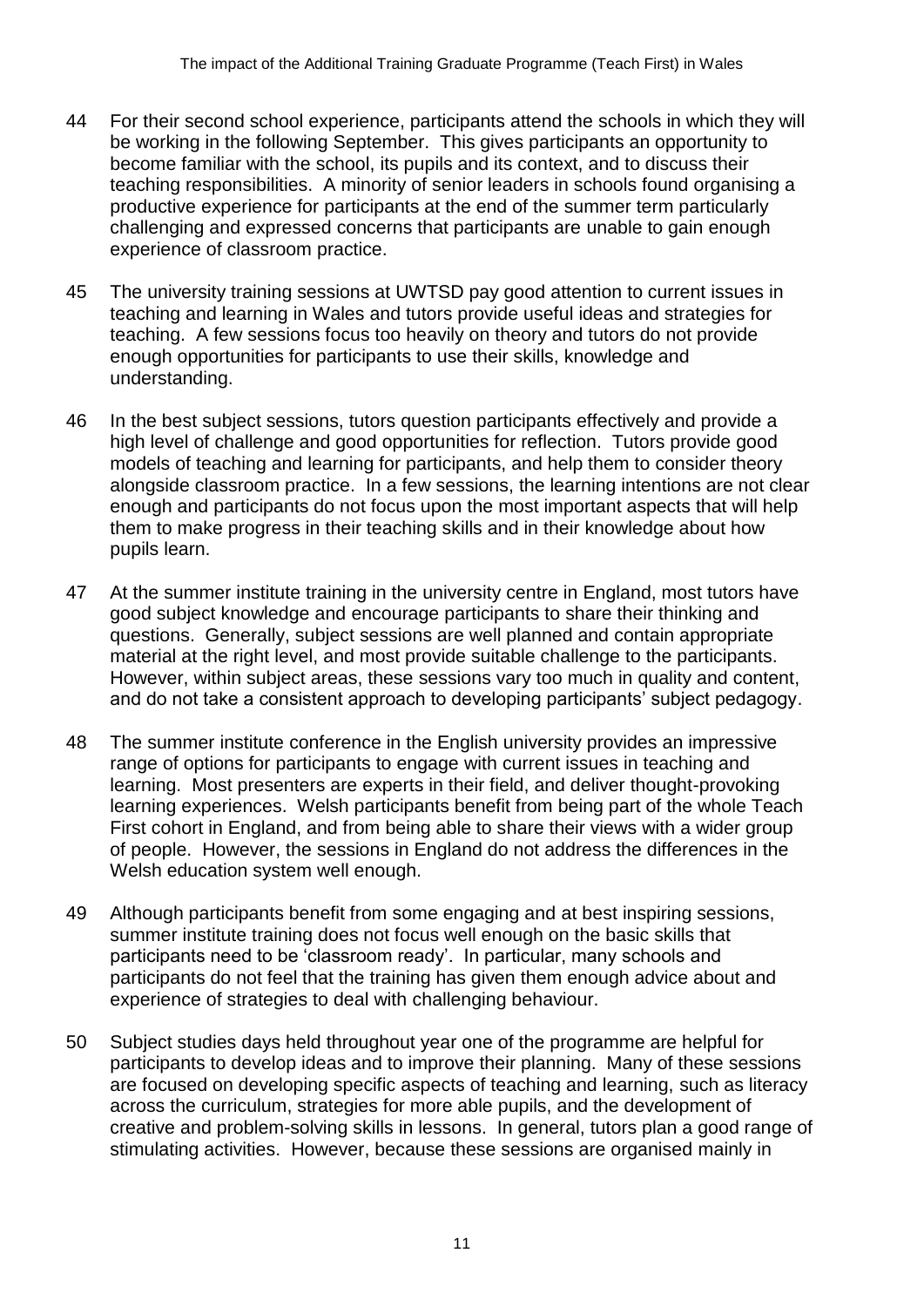subject groups, participants' thinking is sometimes limited either by the small number of participants in the group, or by the lack of diversity of viewpoints within the group.

- 51 Some of these training sessions are held in school and provide very valuable opportunities for participants to develop their knowledge and understanding in the school setting, by, for example, observing experienced practitioners or by using school-based resources, such as digital equipment.
- 52 Participants benefit from extra-curricular 'Super Saturday' sessions, held four times during the academic year. However, attendance at these events is variable, and participants attend when they perceive that the value of the content is directly applicable to their progress.
- 53 Written assignments provide participants with a wide range of useful opportunities to put their teaching into context. Tutors have developed support materials to help participants plan and produce better assignments and these have had a positive impact on the quality of participants' written work.
- 54 Overall, marking by tutors is fair and thorough, and enables participants to make good progress. Most tutors use the assessment criteria well to provide valuable formative feedback to participants. In the main, tutors' marking helps participants to improve their literacy skills, although in a few cases, tutors do not correct participants' literacy errors thoroughly or support participants well enough to develop their academic writing skills.
- 55 There are systematic processes to moderate participants' written work. Collaborative approaches to assessment and moderation with tutors from the UWTSD PGCE programme have helped to improve assessment practice.

# **How good are the training and assessment in the school-based programme?**

- 56 There is a strong relationship between the quality of mentoring and the progress made by participants.
- 57 Most mentors are experienced mentors of PGCE trainees. A minority of mentors have adapted their practice well to tailor their mentoring to the specific needs of ATGP participants. For example, a minority of mentors work effectively with participants to help them plan lessons, and in designing a series of lessons, and this has had a positive impact in participants' progress and in helping them to manage their workload.
- 58 Many participants receive personal support from the school that helps them to fit into school life. They provide good opportunities for the participant to develop an understanding of the wider context of the school and other facets of the school's work.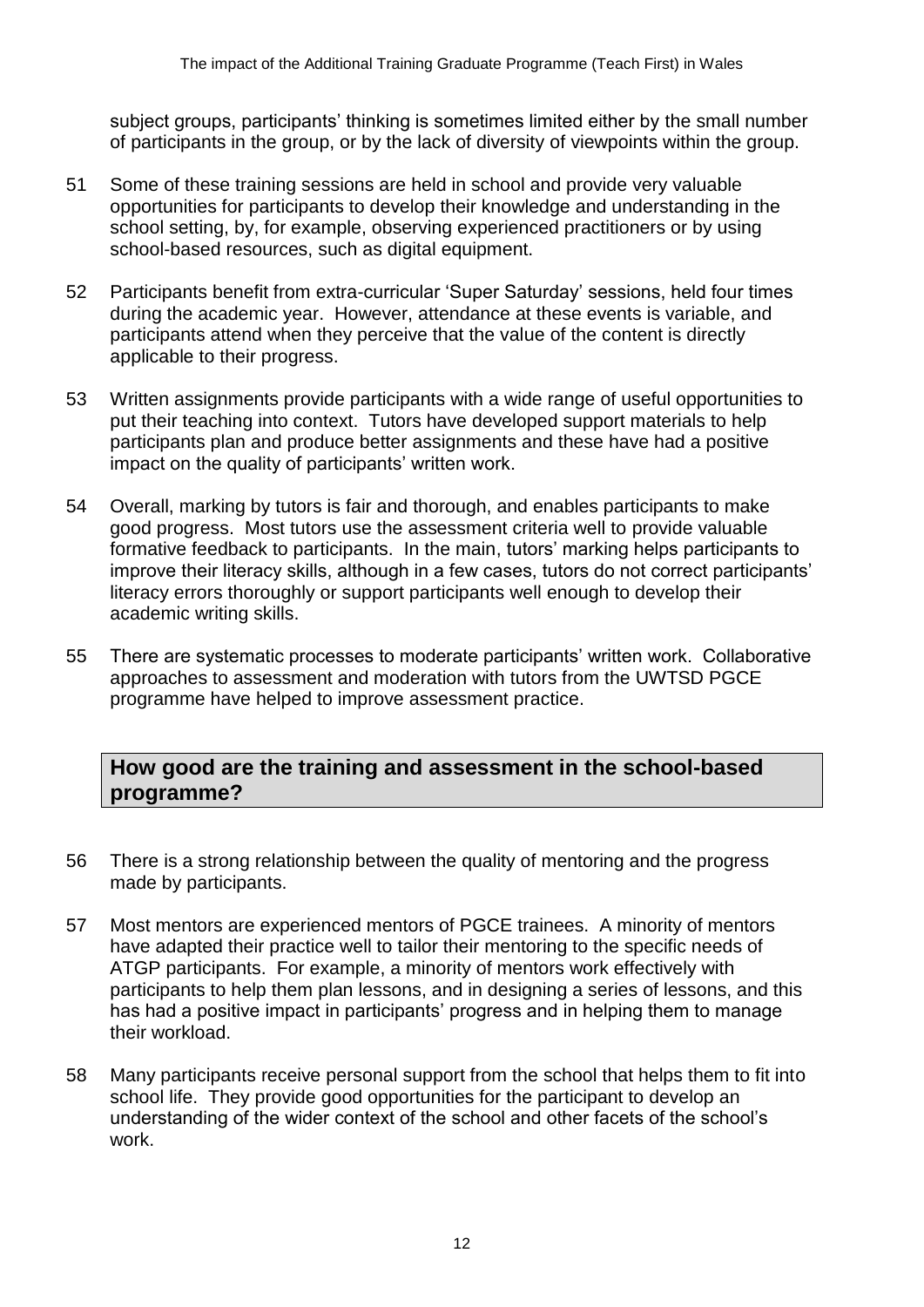- 59 Most mentors give participants good opportunities to be creative in their planning and teaching.
- 60 Around half of mentors assess participants' progress in school accurately and fairly. They provide detailed feedback that helps participants to make good progress. However, around half of mentors provide feedback that is too generous, too superficial, or not focused enough on the progress that pupils make in lessons. These mentors do not provide participants with challenging enough targets and this limits participants' ability to achieve their full potential.
- 61 A minority of mentors are unsure about the grading that they should use with participants in school, especially with regard to the incremental grading of participants' progress in summative reports.
- 62 In many schools, professional mentors and mentors responsible for different subjects discuss the progress of participants, and this helps them to provide useful feedback to trainees. In a few schools, mentors carry out internal moderation of assessments in school, by observing participants other than those for whom they are directly responsible, and by discussing jointly their written assessments. This helps mentors in their assessment practice, but they are still unsure as to whether their judgments are consistent with those of other schools.
- 63 Joint observations between university tutors and school mentors have helped mentors to assess participants' progress accurately in a majority of cases. However, in a minority of instances, mentors found that observations occur too late in the year to impact on their practice.
- 64 Most schools draw on their past experience of mentoring with trainee teachers to provide a training programme for participants that covers a range of aspects of teaching and learning. However, many schools do not have a good enough understanding of the Teach First Cymru training model to support participants to fulfil their potential, and many mentors are unaware of how best to address the particular needs of the participants, who have to develop their classroom strategies more quickly than conventional trainee teachers.
- 65 In a few schools, subject departments do not have the capacity to support participants effectively because of weaknesses in subject leadership and teaching. In these weaker departments, mentors do not monitor pupils' work carefully enough. They do not identify weaknesses in their own practice and are unable to improve aspects of the participants' teaching.
- 66 Participants find the first few weeks in their schools very demanding. Mentor development events and Teach First Cymru documentation stress that participants require 'special support' during the first term, although mentors do not have specific guidance for how this support might work in practice. This means that there is too much variability in participants' first experiences of teaching in their placement schools.
- 67 A few schools have developed approaches to mentoring that support participants well in the first few weeks of taking up their post, for example by helping participants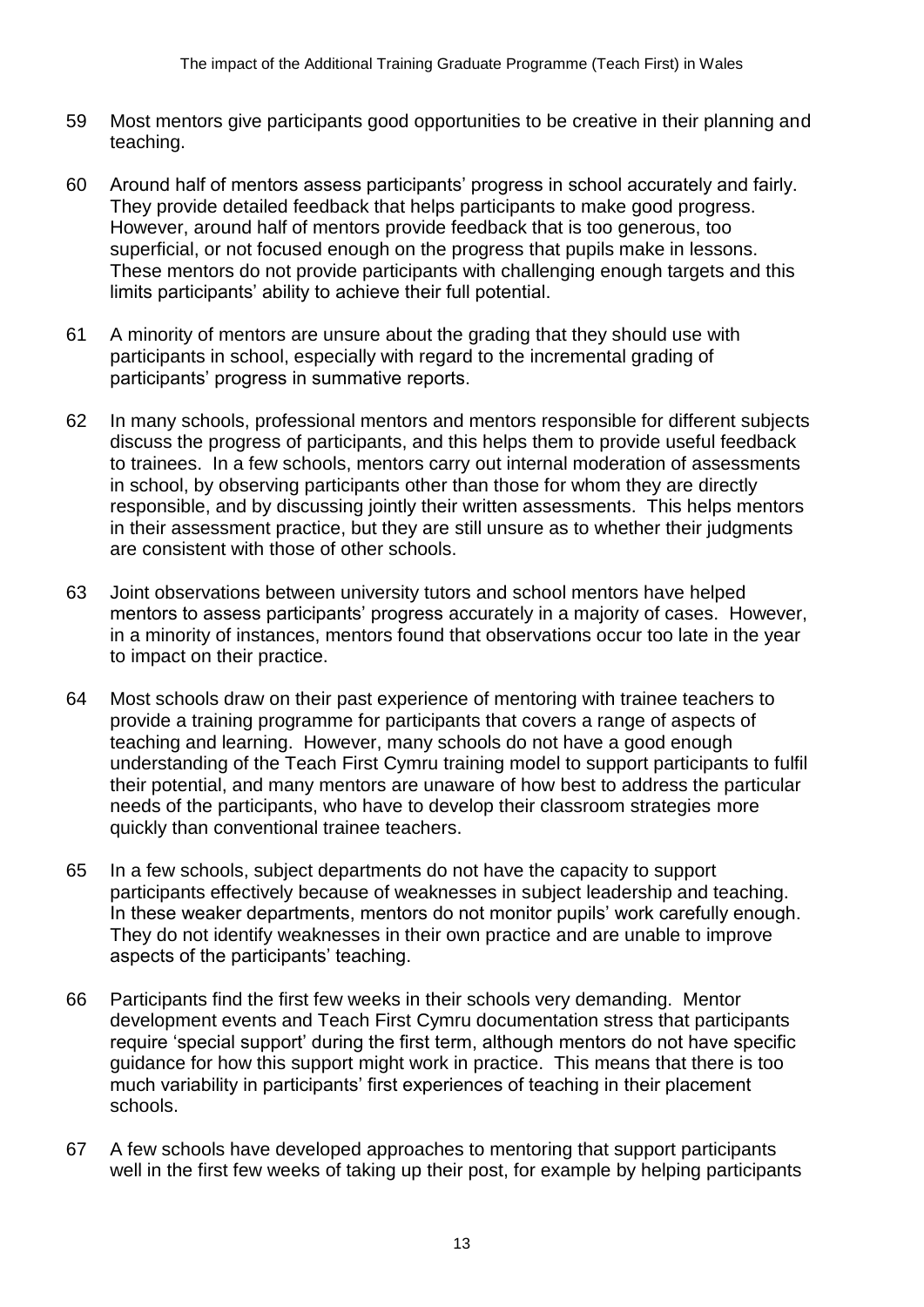move towards teaching a full timetable in a phased way. They have developed a well-structured induction programme to support participants in their first half term in the school. These schools have allowed extra time for mentors to provide incremental support to the participants and have employed strategies such as team-teaching to build participants' self-assurance and their skills in the classroom, or by creating smaller classes. This has helped participants to develop their planning and teaching and to explore a broader range of strategies, especially with regard to behaviour management. This has had a positive impact on participants' confidence, progress and wellbeing.

68 A majority of mentors provide opportunities for participants to work with newly qualified teachers or trainee teachers in the school from other PGCE courses. Participants find this helpful and supportive.

# **What is the impact on the school, department and the pupils?**

- 69 The Teach First vision is that 'no child's educational success is limited by their socio-economic background'. A central purpose of the Teach First Cymru programme is to give participants the tools and developmental opportunities they need to have the greatest possible impact on educational equality. The programme identifies five goals:
	- Narrow the gap in literacy and numeracy at primary
	- Narrow the gap in GCSE attainment at secondary school
	- Ensure that young people develop key strengths, including resilience and wellbeing, to support key aspirations
	- Narrow the gap in the proportion of young people taking part in further education or employment training after finishing their GCSEs
	- Narrow the gap in university graduation, including from the 25% most selective universities, by 8% (Teach First/University of Wales Trinity Saint David, 2015).
- 70 Overall, there is little robust evidence to show that being in partnership with the programme has a positive impact on the school, department or pupils. In a majority of departments where participants have taught for two years, pupils' performance at GCSE has improved. However, it is very difficult to attribute these improvements directly to the impact of the participants. Many of these schools are supported by Schools Challenge Cymru (an initiative funded by the Welsh Government to raise achievement in the 40 most challenged secondary schools in Wales) and, as part of this initiative, they are employing a number of strategies to improve pupils' attainment. In a minority of departments, standards at GCSE have declined.
- 71 Participants use a number of approaches designed to measure the impact of participants' teaching on pupils' attainment. Each participant selects a class as a focus for a small-scale research project. They identify their aim, or 'vision' for this class, for example that pupils improve their confidence or resilience, and consider the impact of their teaching and learning strategies in achieving this aim. Participants use the 'pupil progress tracker' (an information system that analyses pupils' performance data), and the 'iKnowMyClass' survey tool (a questionnaire designed to find out about pupils' aspirations and motivations).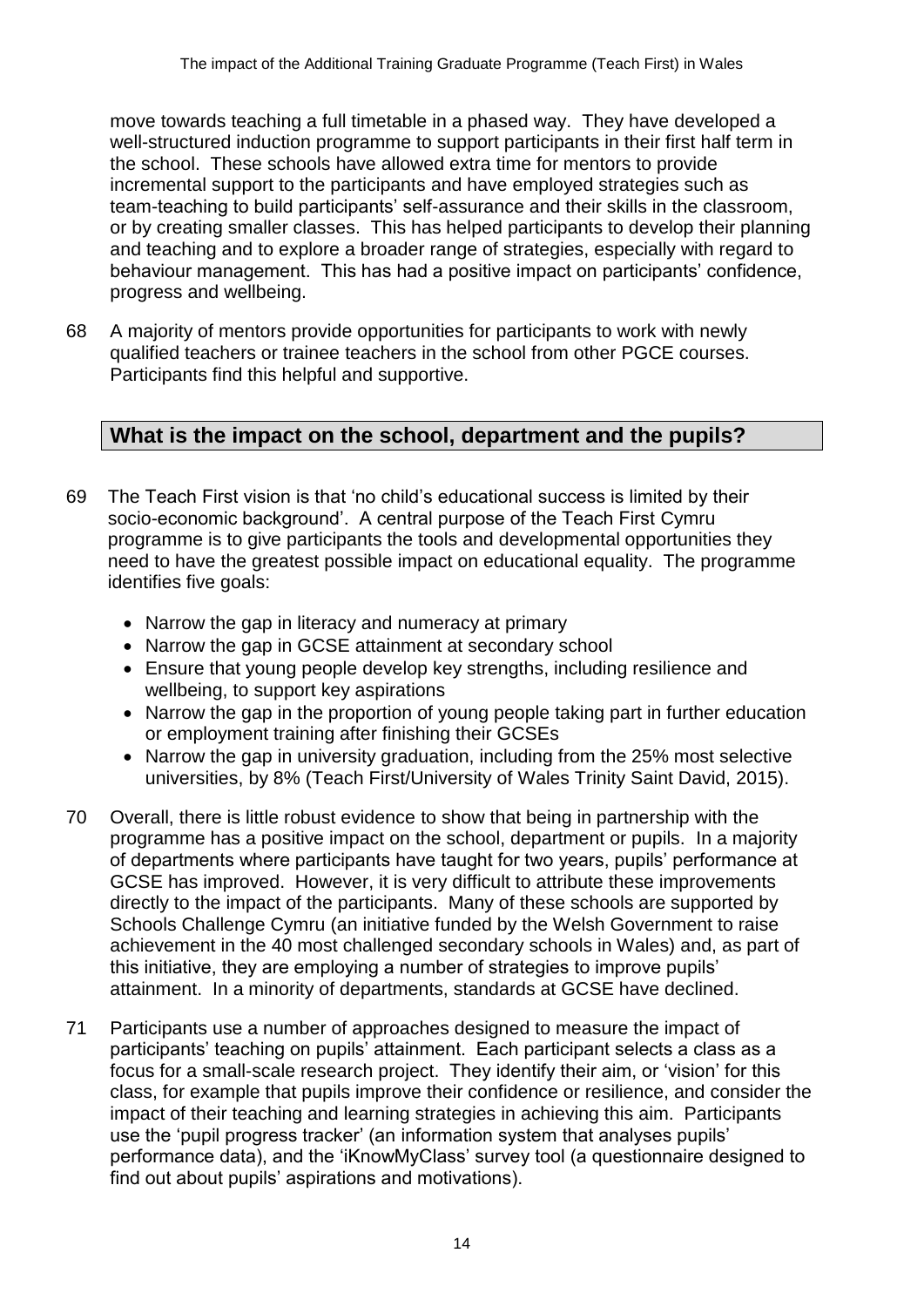- 72 Most participants use the outcomes of the analysis to identify the progress made by groups of pupils, and many reflect thoughtfully on the improvements made by their class, and evaluate their teaching approaches well. Generally, however, participants do not share the outcomes of the pupil tracker analysis with their schools enough. This diminishes the robustness of the analysis, and because school staff are not involved enough in this collection and verification of data, the impact on schools is limited.
- 73 Many participants have a positive impact on pupils' wellbeing. They have good relationships with the pupils that they teach and support them well outside of lesson time, for example in preparing for examinations and in completing homework. A few participants have supported more able pupils well through extra-curricular clubs.
- 74 A majority of schools report that the participants have brought new ideas to the department in which they work. A minority of schools say that their participants have had a positive impact on the attitudes and performance of some small groups of pupils in the classes that they teach, such as disaffected pupils, boys and pupils with English as an Additional Language (EAL). A few departments have found that participants challenge established practice and bring new ideas to teaching and schemes of work.
- 75 Around half of schools employ the Teach First Cymru participants as supernumerary members of the departments in which they are training to teach. This arrangement releases resource that allows for other members of staff to spend more time on their leadership duties, for example in co-ordinating literacy and numeracy across the school, or for classes to be split. This has had a positive impact on pupils' standards in a few cases. However, school leaders have not evaluated these approaches fully.
- 76 Many schools are happy with the quality of their participants. In a minority of schools, headteachers have experienced difficulties in appointing staff, especially in mathematics and science, and have found that the ATGP has provided a useful opportunity to employ highly-qualified teachers to these posts.

# **How good are the leadership and management of the ATGP programme?**

# **Communication**

- 77 The overall vision and values of Teach First Cymru are clearly understood by all. This is a strength of the programme as it gives purpose and direction to schools, programme staff and participants.
- 78 Nearly all schools are aware of most of the operational requirements of the programme. Programme documentation outlines the roles and responsibilities of all involved in the programme. Most schools understand, in general terms, the roles undertaken by tutors and mentors. However, many schools are unclear about the organisation of tutor visits to the school, and most schools do not fully understand the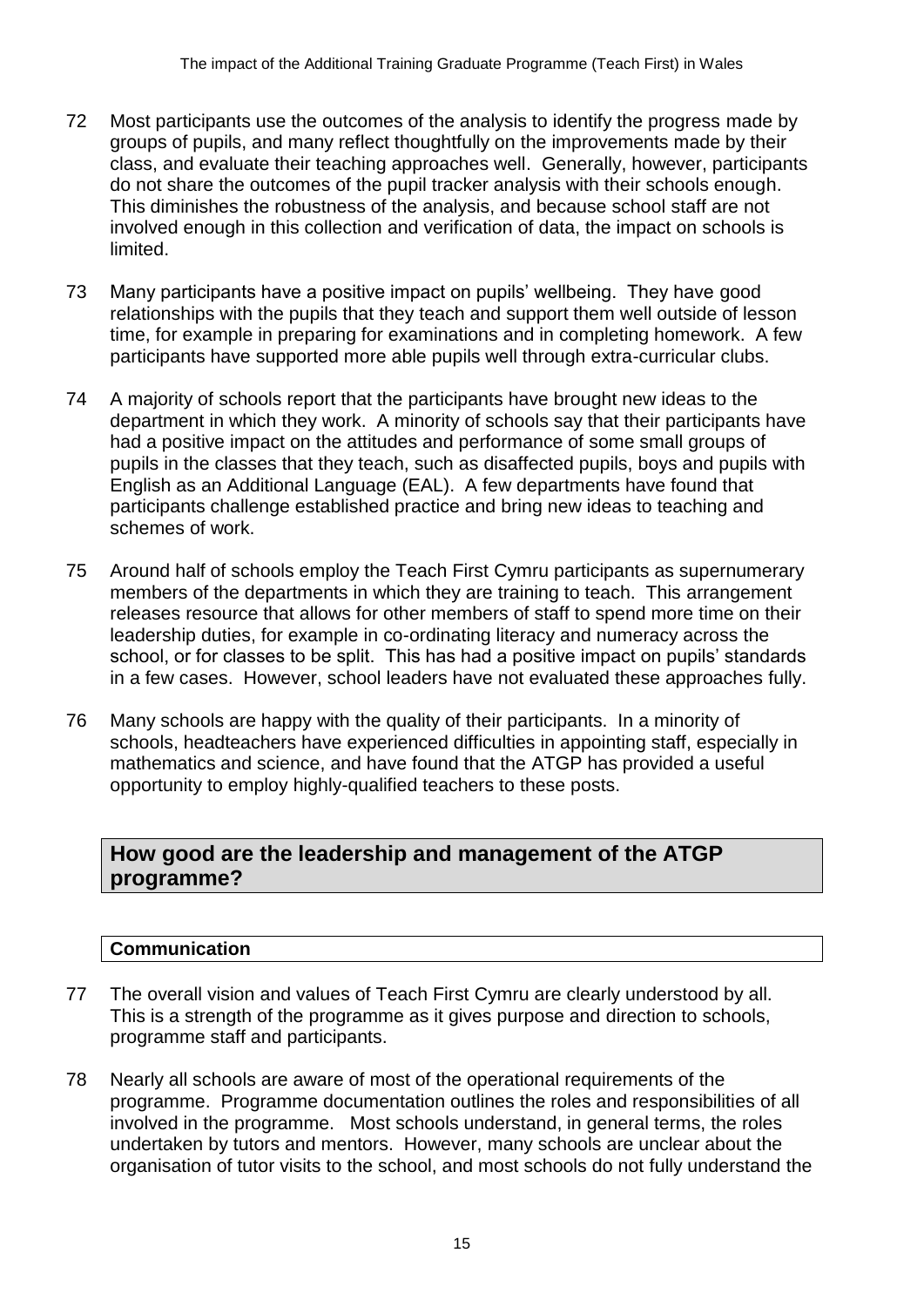role of the Leadership Development Officer. During school visits, there is little contact between Teach First Cymru tutors, university tutors and school mentors. This undermines the partnership and limits the development of a co-ordinated approach to supporting participants.

79 In a few cases, programme leaders have not paid close enough attention to the different circumstances of partner schools. A few schools, such as those undergoing major changes, such as amalgamation, have experienced difficulties with supporting participants. There have been limited partnership processes to cope with these situations.

### **Mentor training and development**

- 80 Initially, mentor training was not organised well enough to give schools an understanding of how they might support participants to achieve their potential, and minutes of meetings were not always sent to schools. This meant that schools were unable to support participants well enough in the first year of the programme.
- 81 In year two of the programme, staff from UWTSD and Teach First Cymru improved the content and delivery of the mentor training events. The introductory mentor training event for subject mentors and professional mentors provided a useful reflection of the strengths and weaknesses of the first year of the programme. Staff presented the views of participants on their training and included presentations by participants. This provided new mentors with valuable insights into how the Teach First Cymru programme differs from traditional PGCE programmes, and of the particular needs of Teach First Cymru participants. However, although staff stressed the need for participants to have 'special support' in the first few weeks of their training, this was not fully articulated. Furthermore, the training does not provide specific examples of where schools have mentored participants successfully in the first half-term of their school placements. Schools are still unsure as to how to evaluate the impact of the ATGP programme and this limits their ability to plan long-term strategies to improve outcomes for pupils.
- 82 Teach First Cymru and staff from UWTSD have worked to develop the quality and organisation of mentor training sessions over the first two years of the programme. Attendance at mentor training events has improved, although a few schools have experienced difficulties in releasing mentors to attend mentor training, especially where the school has a number of participants.
- 83 Training events provide a good forum for mentors to share ideas about supporting participants and complying with the requirements of their role. Tutors plan sessions to develop mentors' knowledge and understanding of mentoring by introducing relevant research. However, tutors do not engage mentors well enough in discussion about mentoring practice, and there is too little focus in mentor sessions on mentoring skills, target setting, and the need to challenge participants to achieve excellence.
- 84 Teach First Cymru, in collaboration with UWTSD and mentors in two of its partnership schools, has produced a helpful guidance booklet for mentors. This includes a week-by-week guide to training activities that mentors should undertake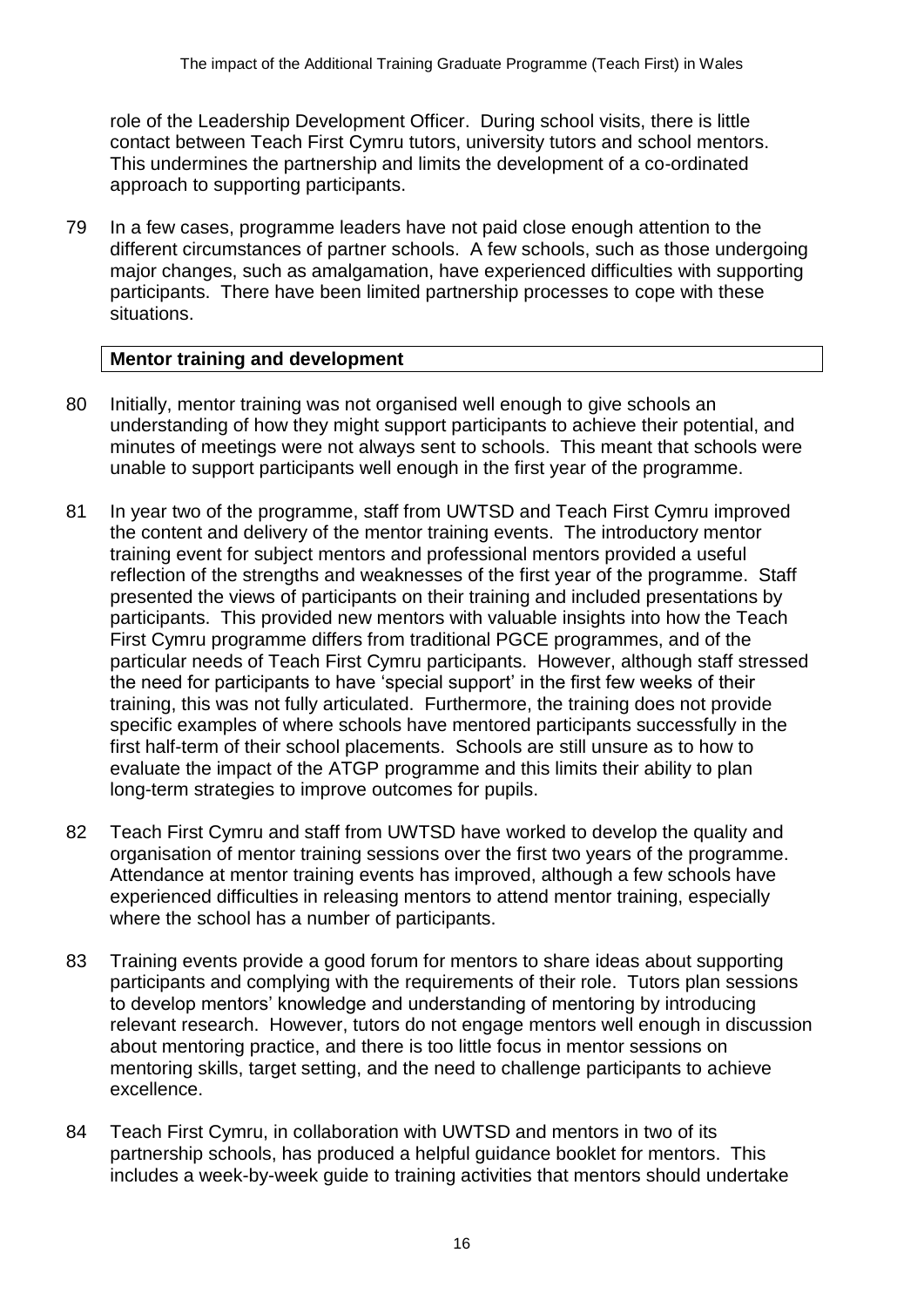with their participants in school. The guide also defines the roles and responsibilities taken by different partners. However, the guidance booklet does not explain well enough exactly what participants should know and be able to do following the summer institute, or provide enough detail on the expectations of leadership development, or explain well enough how data should be collected and analysed to demonstrate impact. There is not enough detail in the guidance about how to support participants during the first few weeks of their school placement.

85 A minority of mentors have benefited from participating in an accredited mentor development programme run by the university. However, it is too early to judge the impact of this training on participants' standards.

# **Self-evaluation**

- 86 Teach First Cymru and UWTSD have established several processes for quality assurance and self-evaluation. These include internal moderation procedures of participant outcomes, feedback from participants, programme staff and mentors, and external examination.
- 87 Programme staff monitor participants' progress appropriately. This is achieved through scrutiny of participants' self-evaluation against the Standards for QTS, formative and summative assessments of participants' teaching in school, and a careful analysis of participants' progress in written assignments. An internal review board provides a valuable forum for mentors, tutors and leadership development officers to discuss the progress of individual participants and to identify processes to improve participants' development.
- 88 The programme self-evaluation report is a useful document that draws together evidence from internal and external programme scrutiny. The report is mainly evaluative, although is too descriptive of processes in a few instances, and does not provide a thorough enough analysis of data. Self-evaluation processes do not make good use of information from first-hand evidence of training in school and in university, in particular, about the quality of assessment in school.
- 89 Programme leaders in Wales have listened to the views of schools, participants and tutors, and have made changes to the programme provision in many instances. The assessment of assignments, mentor training, and the content of the summer institute have all improved over the first two years of the programme. However, there remain some important areas for development, such as the support offered to participants in the first few weeks of teaching and in developing participants' approaches to behaviour management and lesson planning, and these areas continue to have a negative impact on the progress of a minority of participants.
- 90 Leaders have made changes to the programme team that have improved the quality of university training and support for participants in school. All tutors are suitably qualified, and have a good understanding of current educational issues.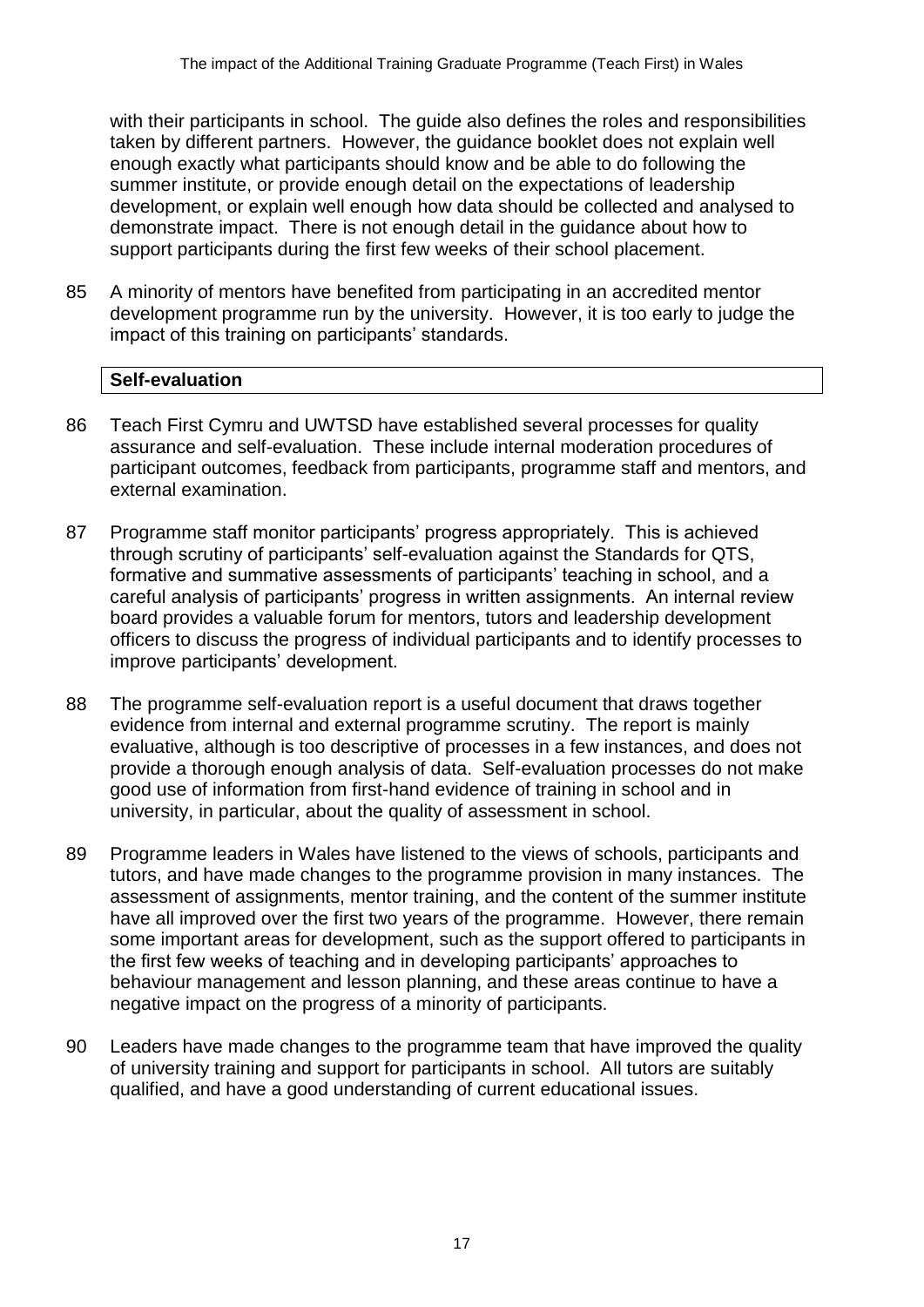# **Appendix 1: Evidence base**

Inspectors visited 26 schools in the summer term of 2014, the autumn term of 2014, and the summer term of 2015.

We observed:

- Twelve participants in cohort one in the first year of their programme
- Twelve participants in cohort one in the second year of their programme
- Ten participants in cohort two in the first year of their programme

Inspectors held interviews with headteachers, professional mentors and subject mentors in school, Teach First and UWTSD programme leaders and staff, and participants.

We observed:

- University training in UWTSD
- Sessions in the Summer Institute held at the University of Leeds
- Subject studies sessions
- Mentor training sessions
- Professional mentor training sessions

Inspectors scrutinised the following documentation:

- Participant assignments
- Teach First Cymru planning documents
- Teach First Cymru training materials and programme handbooks
- Teach First Cymru mentor training documents and handbooks
- Teach First Cymru self-evaluation and planning for improvement documents
- Teach First Cymru reports to the Welsh Government

#### Reference list

Education Workforce Council (2015), email to the author, 9 February. Personal communication.

Teach First Cymru (2015), *Ambassador destinations of the 2013 cohort.*  Unpublished.

Teach First and University of Wales Trinity Saint David (2015) *Teach First - Working Together on the Teach First Programme: a guide to key roles, responsibilities, and activities for school mentors supporting Teach First participants towards the goal of QTS 2015.* Unpublished.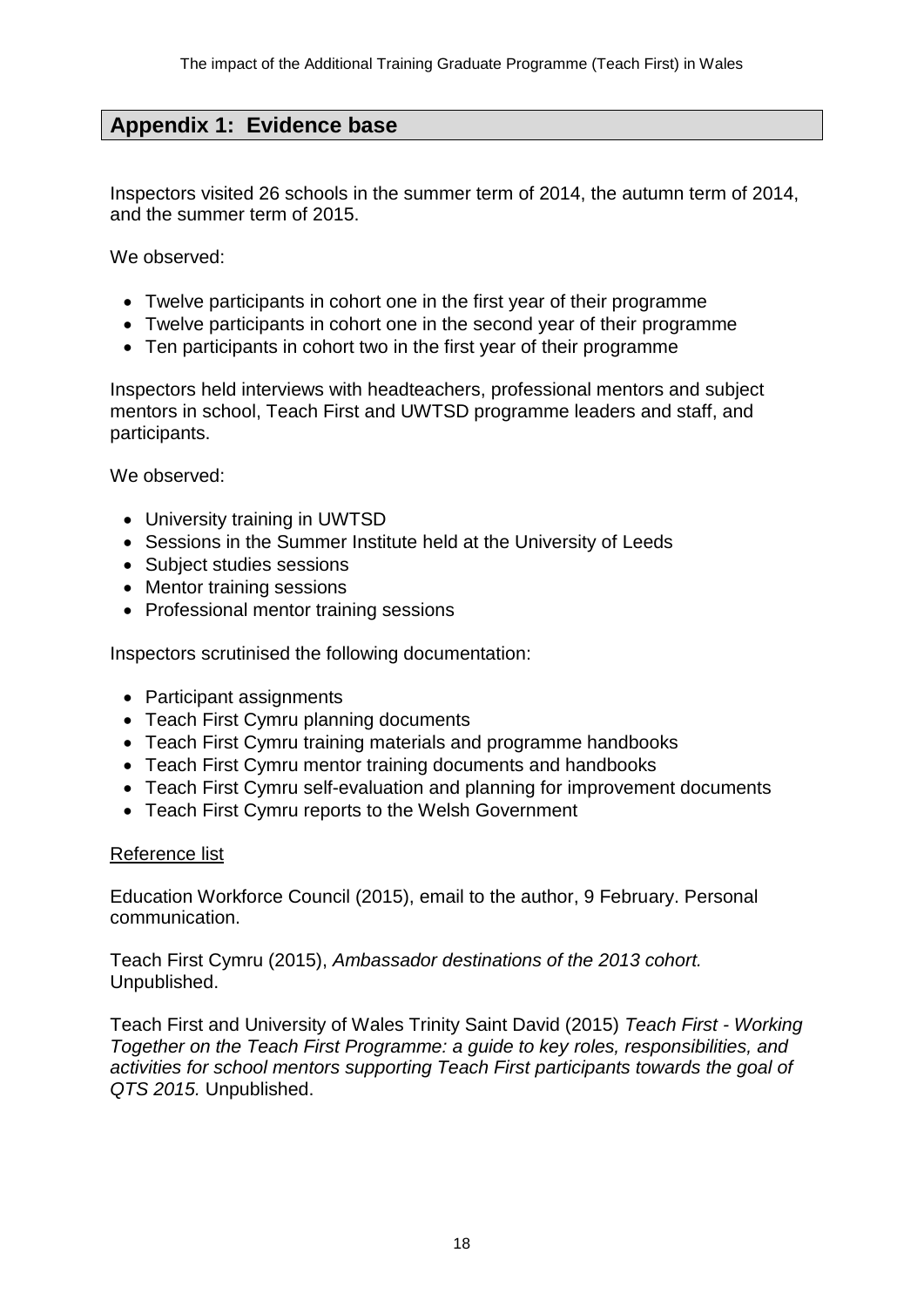# **Appendix 2**

### **The Teach First Cymru programme**

### **Application and assessment**

- Enrolment  $\triangleright$  Subject knowledge audit
- $\triangleright$  Professional skills test
- $\triangleright$  Participant preparation work



#### **Summer Institute**

- **Week one:** university studies (professional studies and subject studies), University of Wales Trinity Saint David
- **Week two:** five-day school experience in a good or excellent school in an area of economic disadvantage
- **Week three:** four-day teaching experience in placement schools (where participants will be employed throughout their time on the programme) and one day of subject studies in university
- **Week four:** university studies (professional studies and subject studies), University of Wales Trinity Saint David
- **Weeks five and six:** university studies with participants from across the UK at a central university location



**Teaching in school – year one, leading to the award of PGCE at the end of the year (including 60 credits at master's level)**

- $\triangleright$  Teaching an 80% timetable
- $\triangleright$  Weekly meetings with the subject mentor supporting on-going training
- $\triangleright$  Regular visits by the subject tutor
- $\triangleright$  Evaluation of lessons by the university tutor (at least two per term)
- $\triangleright$  Evaluation of lessons by the professional mentor (at least one per term)
- $\triangleright$  Evaluation of lessons by the subject mentor (at least one per half term)
- $\triangleright$  Visits from the Teach First Cymru Professional tutor
- $\triangleright$  Coaching and support provided by the leadership development officer
- $\triangleright$  Second school experience: the equivalent of five days of professional development experience in another school, with one additional day spent in a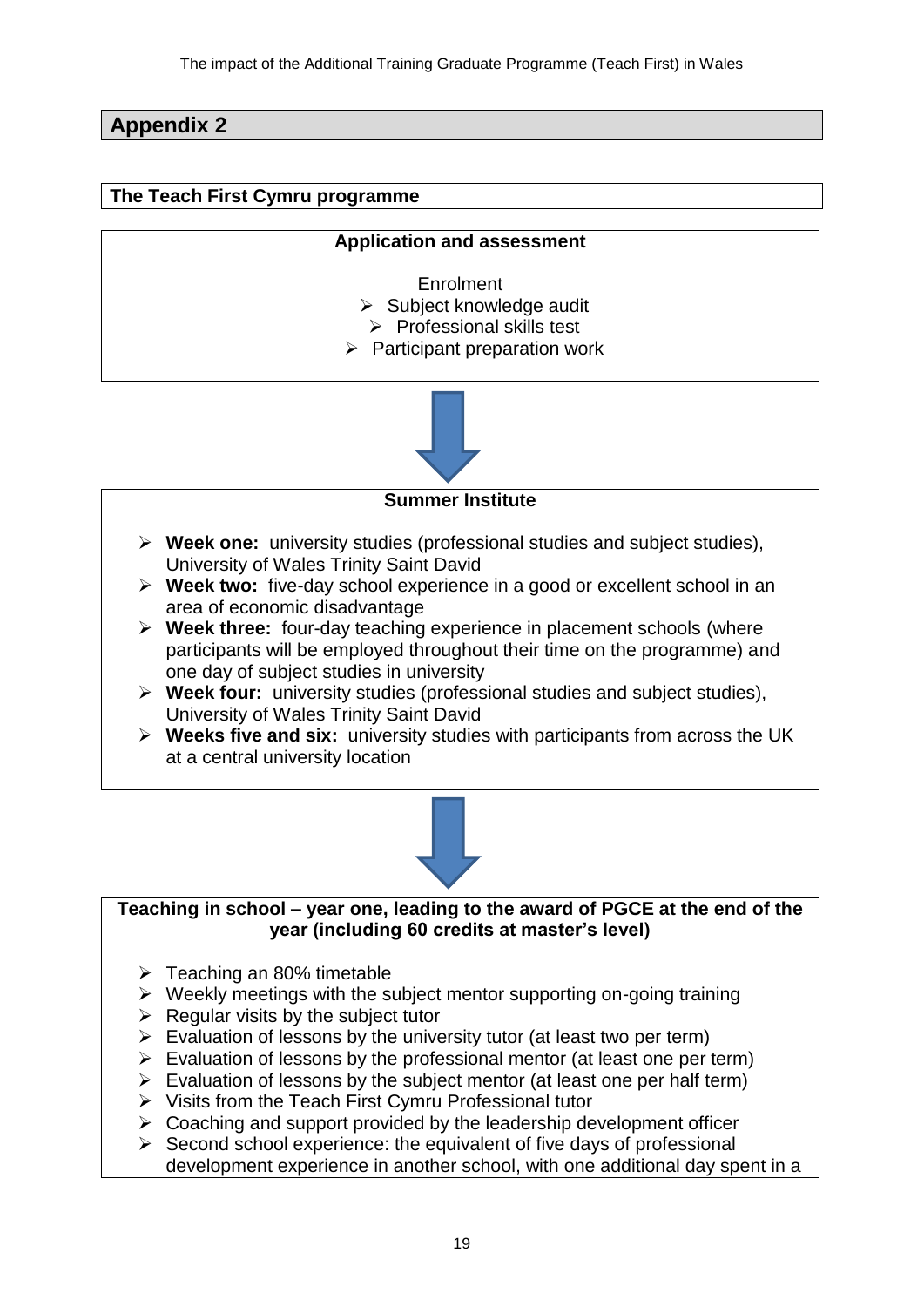- primary school with a focus on transition from key stage 2 to key stage 3
- $\triangleright$  Six days of subject studies training with the subject tutor, held on school days, in subject groups
- $\triangleright$  One inter-cohort week in the summer institute
- $\triangleright$  Completion of written assignments and a reflective journal
- $\triangleright$  Opportunities to attend 'Super Saturday' training events



# **Teaching in school as a newly qualified teacher (NQT) – year two**

- $\triangleright$  Visits and ongoing support from the leadership development officer
- > Ongoing support from subject mentors in school
- $\triangleright$  Opportunities to attend 'Super Saturday' training events
- $\triangleright$  Preparation for activity as a Teach First ambassador, including educational careers advice and planning to support Teach First's work to improve schools



### **Being an ambassador for Teach First**

Teach First support their ambassadors to become part of a network of individuals who support Teach First's aim of ending educational inequality.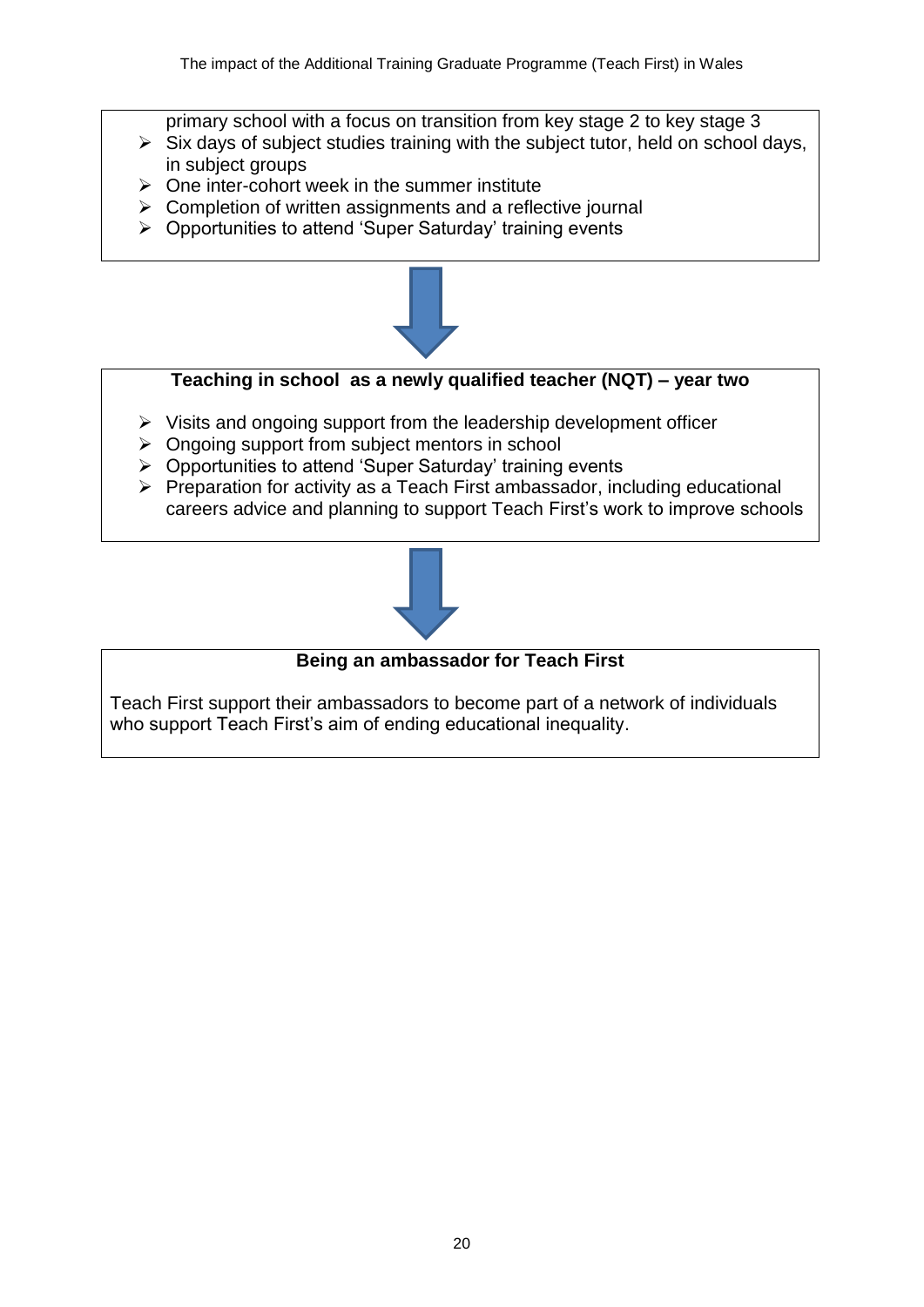### **Roles and responsibilities of the Teach First Cymru programme**

#### **Professional tutor**

University professional tutors work with participants throughout year one of the programme. They conduct formal observations throughout year one, including joint observations with mentors, as appropriate. They arrange for additional support for participants experiencing difficulties. Professional tutors oversee the preparation and assessment of written assignments. They support professional mentors with their responsibilities, and oversee the quality assurance of the school-based training and support in year one of the programme.

### **Subject tutor**

University subject tutors visit participants regularly and complete formal observations of participants' teaching in year one of the programme. Some of these observations may be carried out jointly with mentors. Subject tutors support subject mentors with their responsibilities. They assess participants' progress towards meeting the Standards for QTS during year one of the programme, and recommend the award of QTS at the end of the first year. Subject tutors provide a programme of subject-specific training days throughout the summer institute and six additional subject training days throughout year one of the programme.

#### **Professional mentor**

Professional mentors are usually senior leaders in schools who work with participants over the two years of the programme. They co-ordinate the in-school support for participants and run weekly professional development for participants in year one, and provide additional development opportunities for participants in year two. They formally observe participants once per term and moderate the termly assessment of participants in year one of the programme.

#### **School mentor**

School mentors lead the school-based subject training and support for participants throughout the two years of the programme. They provide professional development and formally and informally observe lessons, and assess the participants' progress towards meeting the Standards for QTS.

#### **Leadership development officer**

Leadership development officers are employed by Teach First to work with participants to develop a vision for their pupils, and to provide bespoke developmental support to enable participants to work towards their vision across the two years of the programme. They support participants to develop their leadership skills through their classroom practice.